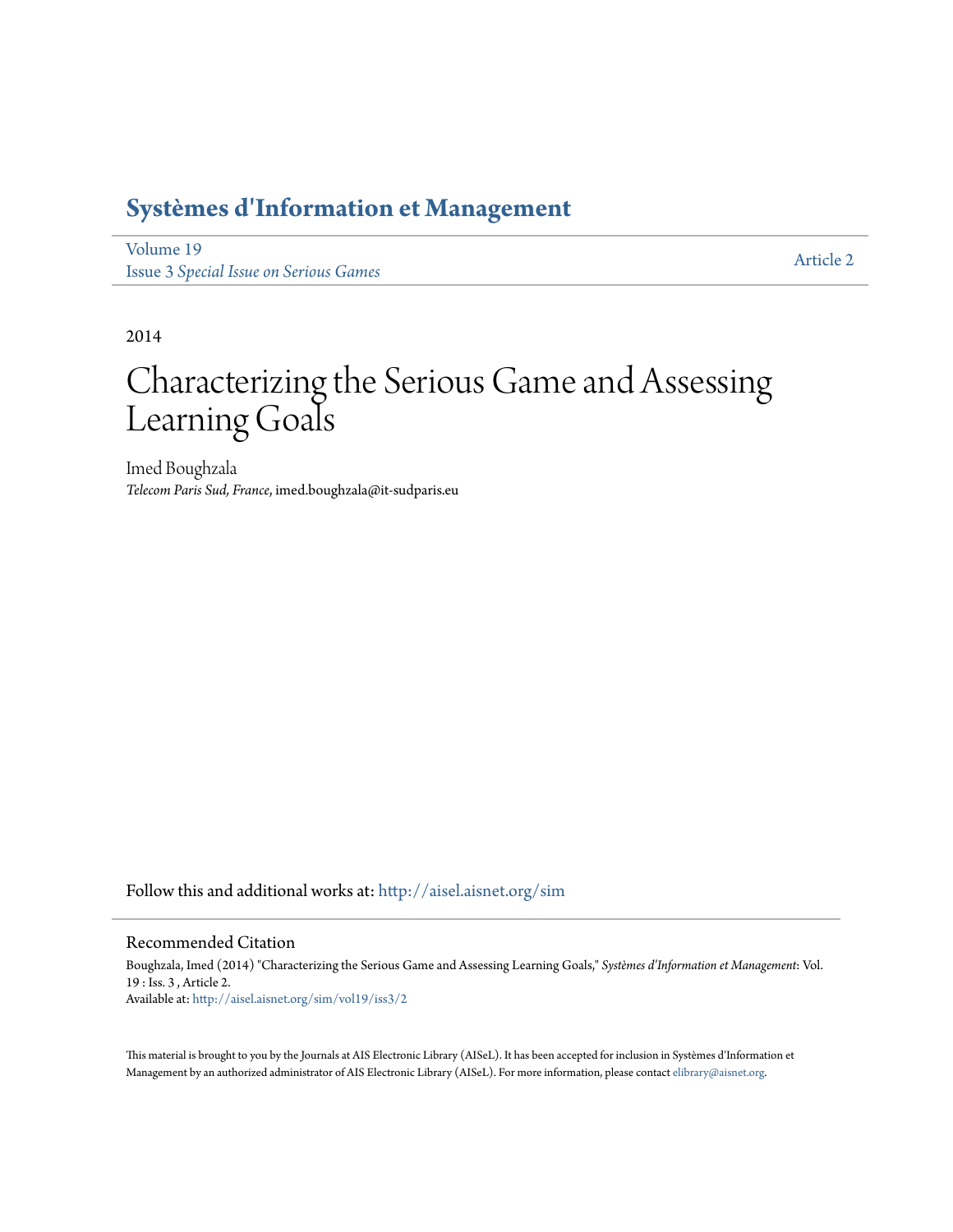# **Characterizing the Serious Game and Assessing Learning Goals**

*Imed BOUGHZALA*

Telecom École de Management, Institut Mines-Telecom

#### **ABSTRACT**

*Serious Games (SGs) are video or computer games designed for training or educational purposes. Thanks to the wide variety of opportunities they provide, e.g. interactivity, immersion, simulation, etc., they have become universally embraced in both academic and nonacademic fields alike. However, the selection of the most suitable SG with regard to a given learning goal seems to be less well addressed in the literature. This paper tries to bridge this research gap by building a new Characterizing and Assessing Serious Games Grid (CASGG). The research was based on a design science method. The CASGG was built during a series of meetings (i.e. working group with professionals (education experts), brainstorming with students and teachers) and pilot tests with students. Subsequently, it was tested in the higher education field with 41 graduate students to assess their learning performance according to leaning goals using a specific SG. The tested SG was StarBank the Game and the learning goal was to understand the principal mechanisms of banking. The findings revealed no difference in terms of learning performance between students who have used the SG and those who have followed the theoretical course. With reference to learning satisfaction, the first category of students expressed much more enthusiasm and motivation for learning. Using the SG was for them more enjoyable and engaging. The game play succeeded in capturing their attention, challenging their curiosity and enhancing their interest in the theoretical knowledge. Moreover, owing to this research the design science approach proved most suitable for the building and application of the CASGG by demonstrating its practical feasibility and use. Regarding the context of SGs, the CASGG is actually not only an empirical elaboration of an SG assessment instrument, but also a starting point for further research in this area.*

**Keywords:** Serious game, Assessment grid, Learning goal, Learning outcomes, Effectiveness, Performance, Satisfaction, Design science, Higher education.

*N° 3 – Vol. 19 – 2014 9* Published by AIS Electronic Library (AISeL), 2014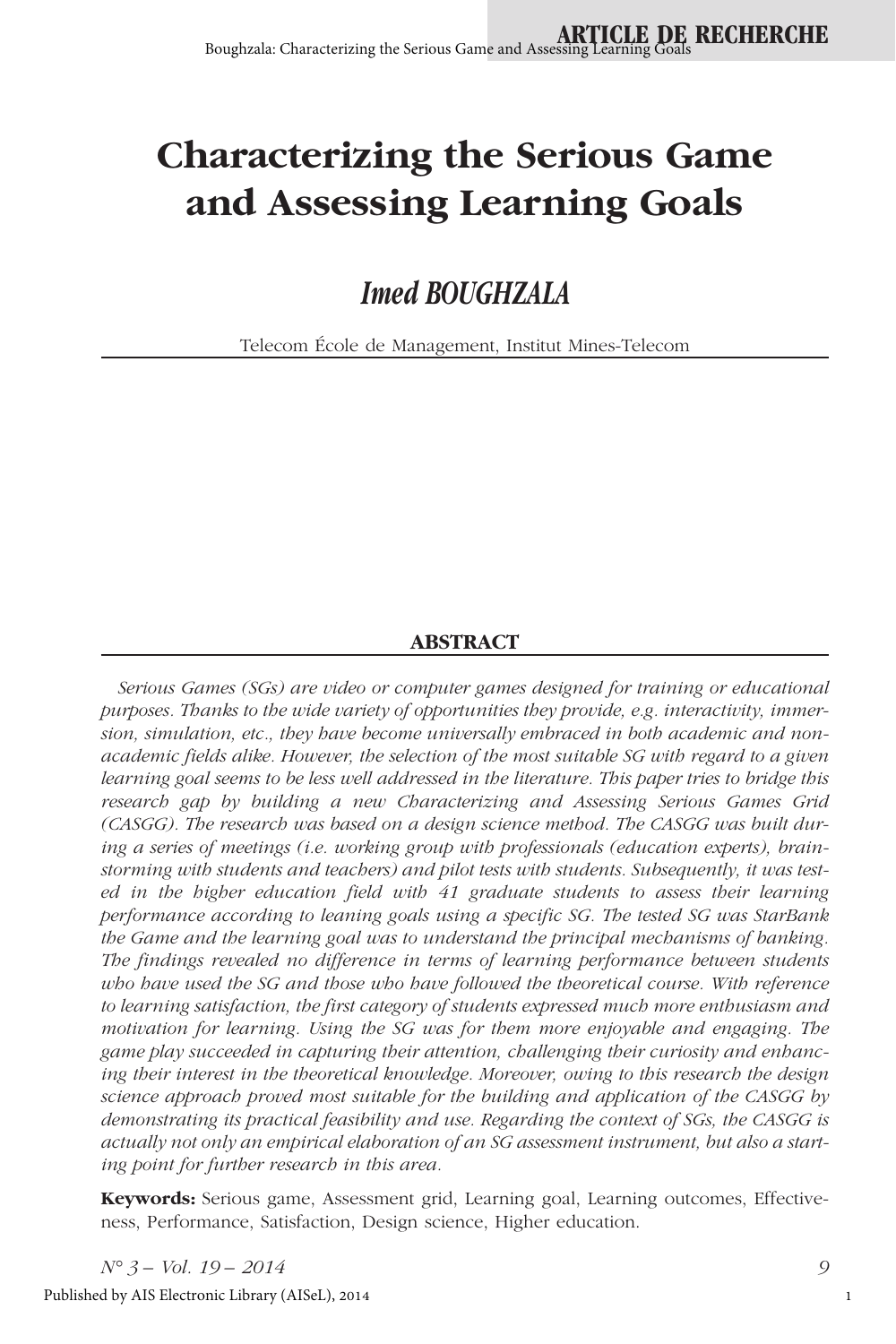#### **RÉSUMÉ**

*Les jeux sérieux (i.e.* Serious Game *(SG)) sont des jeux vidéo ou informatiques conçus à des fins éducatives ou de formation. Grace à la multitude d'avantages qu'ils offrent, à savoir, l'interactivité, l'immersion, la simulation, etc., ils sont devenus universellement reconnus à la fois dans le monde académique et le monde professionnel. Cependant, le choix du SG le plus approprié à un apprentissage donné, semble être insufissament traité dans la littérature. Cet article tente de combler cette lacune de recherche en proposant une nouvelle grille de caractérisation et d'évaluation des jeux sérieux (i.e. Characterizing and As*sessing Serious Games Grid *(CASGG)). La présente recherche s'est appuyée sur une méthode de type science de conception (i.e.* design science*). La CASGG a été construite au cours d'une série de réunions (groupes de travail avec des professionnels (experts de l'éducation), de* brainstorming *avec les étudiants et les enseignants) et des tests pilotes avec des étudiants. Par la suite, elle a été testée dans le domaine de l'enseignement supérieur auprès de 41 étudiants au niveau Master afin d'évaluer leur performance d'apprentissage par rapport à des buts d'apprentissage en utilisant un SG spécifique. Le SG testé était Starbank The Game et le but d'apprentissage était de comprendre les principaux mécanismes bancaires. Les résultats ont révélé qu'il n'y a pas de différence en termes de performance entre les élèves qui ont utilisé le SG et ceux qui ont suivi seulement le cours théorique. En référence à la satisfaction d'apprendre, la première catégorie d'étudiants a exprimé beaucoup plus d'enthousiasme et de motivation pour l'apprentissage. L'utilisation du SG était, pour eux, plus agréable et engageante. Le jeu a réussi à capturer leur attention, à challenger leur curiosité et accroître leur intérêt pour la connaissance théorique. En outre, grâce à cette recherché, l'approche science de la conception a fait preuve de son adéquation pour la construction et l'application de la CASGG en démontrant sa faisabilité et son utilisation en pratique. Dans le contexte des jeux sérieux, la CASGG est non seulement une élaboration empirique d'un instrument d'évaluation de SG, mais aussi un point de départ pour des recherches plus poussées dans ce domaine.*

**Mots clés :** Serious game, Jeux sérieux, Grille d'évaluation, Objectif d'apprentissage, Résultats d'apprentissage, Efficacité, Performance, Satisfaction, Science de la conception, Enseignement supérieur.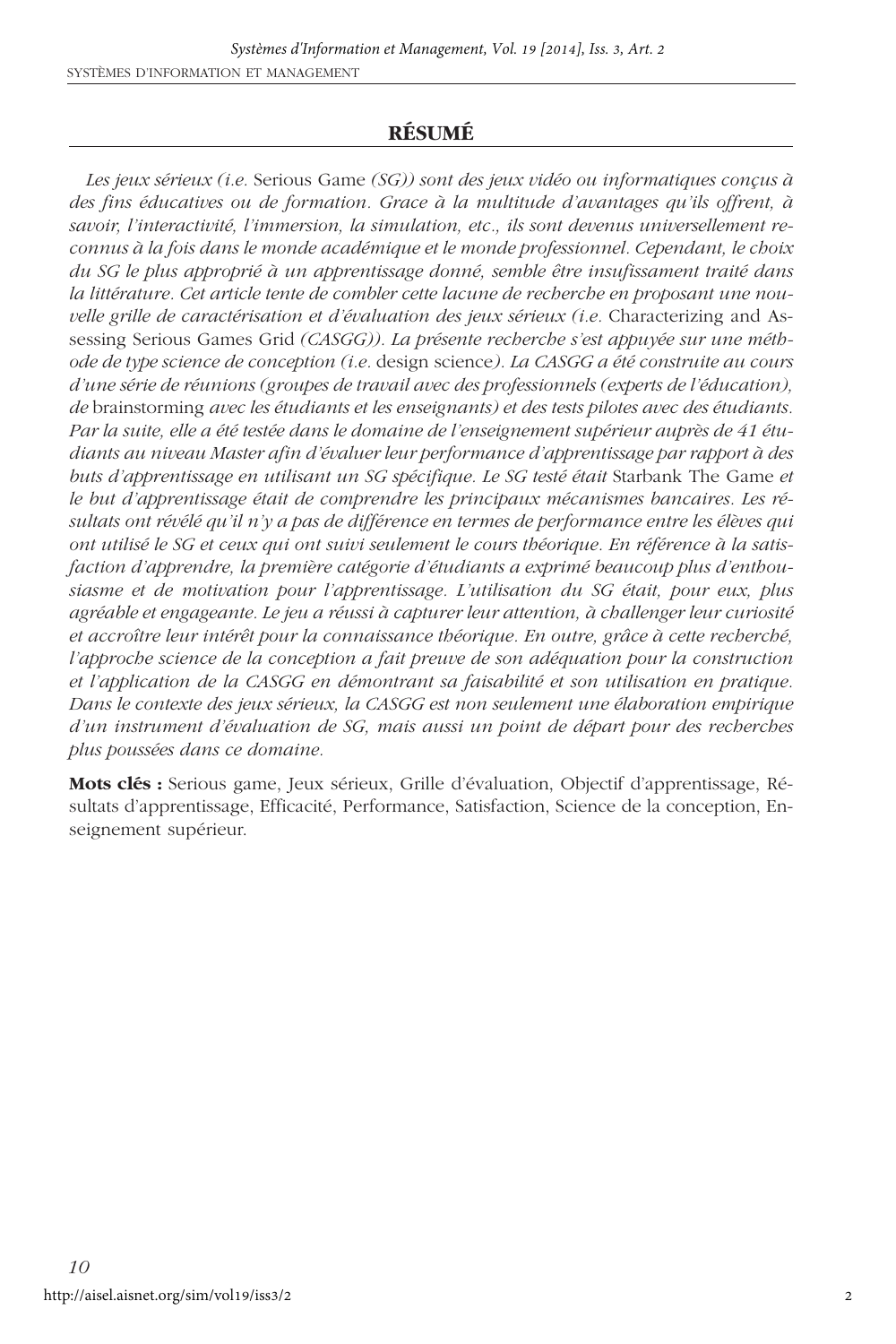#### **INTRODUCTION**

According to the Elaboration Likelihood Model (ELM) of persuasion proposed by Petty and Cacioppo (1984), a game can be seen as a playful approach to improve the motivation and perceived ability of individuals to process information cognitively. A few years later, this untapped aspect has created a new class of games called Serious Games (SGs). SGs are used as means of meeting learning goals such as training, simulation, education, promotion, communication, etc. They are adopted in the Environments for Human Learning (EHL) by combining machine-mediated learning, simulation, use of emotions and professionalism. Thanks to their approach combining seriousness and fun, the motivation and perceived ability of individuals to process complex information or to repeat behaviors have been improved (Kebritchi et al., 2010). Indeed, companies, such as IBM, BNP Paribas, Renault, have moved to SGs for executive training in order to promote behavioral and inter-relational dimensions, not only for technical skills but also for soft skills. Several institutional studies such as Scientists (2005) and Tomorrow (2008) confirm the idea that these SGs endow players with valuable skills for their curriculum which are transferable in the business world.

In addition to considering the transformation of pedagogy, the speed of technology development, the Net generation's intensive use of high-tech, and the momentum of active learning (Prince, 2004), the use of SGs in higher education is taken on board. In the drive to be in line with new learning methods and techniques used in secondary schools, SGs meet their specific requirements. SGs are also welcome in the preparation of entering the world of business in all its aspects.

In recent years, the field of SGs has grown exponentially and has been the object of numerous research studies (Prensky, 2001a; Zyda, 2005; Alvarez, 2007; Michel et al., 2010). There has been an increasing interest in how SGs can be used to support serious objectives such as learning, training, collaborating, and teaching in formal EHLs. Several researchers have argued that SGs, including simulations and virtual worlds, have the potential to be important teaching tools because they are interactive, engaging, and immersive (Gee, 2007). Companies are attracted by these kinds of games because they are practical and well-accepted among employees, especially those of the young generation. However, according to the best of our knowledge, a very little research has been focused on their assessment (Michel et al., 2010; Boughzala et al., 2013). The assessment of their effectiveness and efficiency, according to common criteria, would allow comparing them and establishing their legitimacy with regard to other teaching or training methods. The lack of reliable, reproducible and adaptable methods for assessing SGs constitutes a research gap related to a real business need expressed by professionals and academics. Indeed, the increasing development of SGs in several sectors poses the problem of their characterization and assessment in order to facilitate their selection and adoption according to a given learning goal. Some researchers have suggested methods

3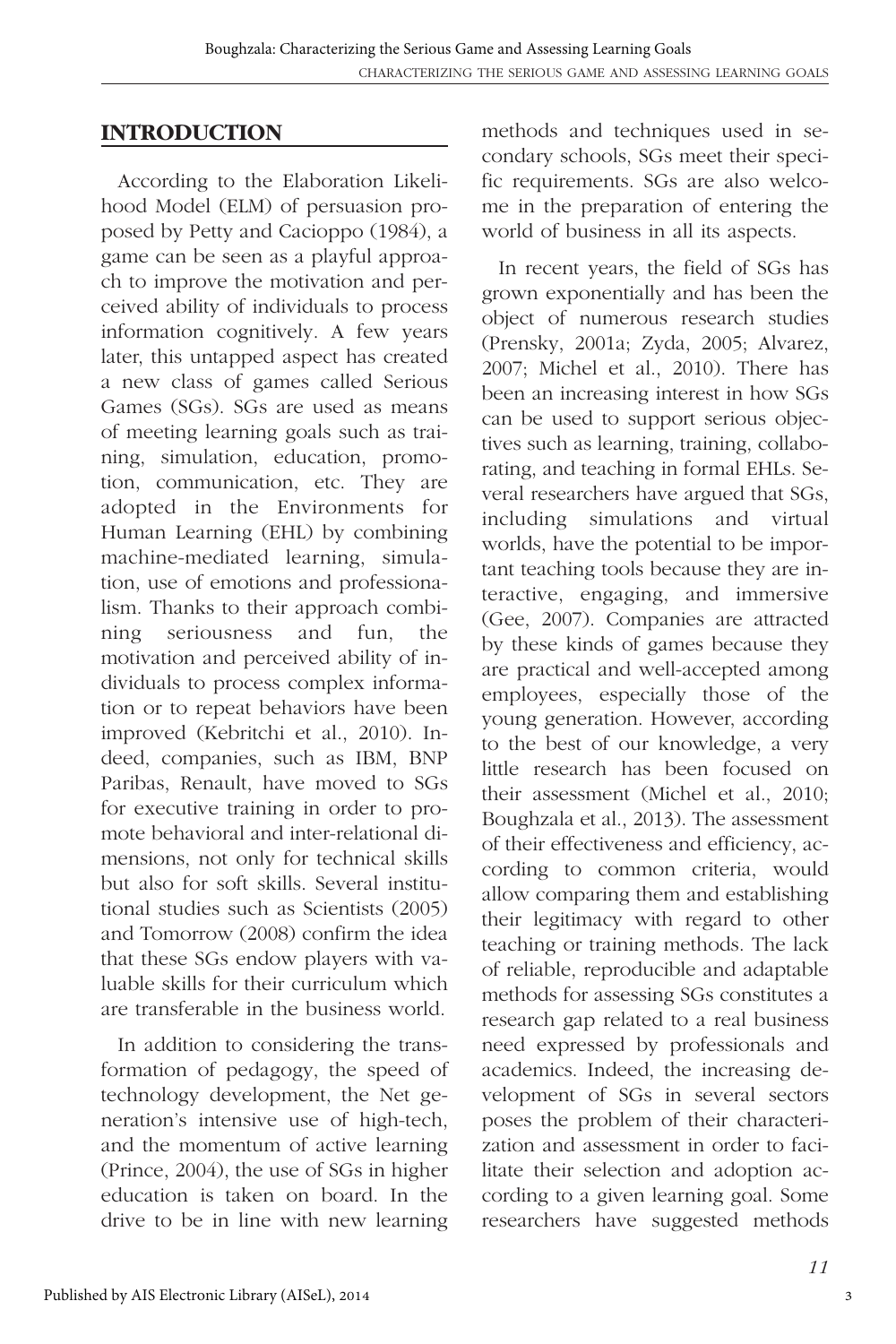for characterizing and assessing them, but they are offering a limited view, specific to one domain or descriptive and non-reproducible. In sum, SG assessment is a research stream that remains largely unexplored especially when targeting higher education.

This paper tries to bridge this research gap and answers "partially" the following questions of our research program:

- How to build a reproducible grid to characterize, classify and/or assess SGs?
- How to determine which SG is more suitable for a given learning goal?

The idea of building such a grid came initially with the goal of fulfilling a business need expressed by the CCMP (Centrale de Cas et Médias Pédagogiques i.e. Cases and Pedagogical Media collection publishing) of the Chamber of Commerce and Industry (CCI) of Paris. The CCMP wanted to position itself as a reference in this field by creating a quality label for SGs' editors/providers and a guarantee for future acquirers (the academic sector in particular) by guiding them to make the best choice.

To meet this business need, we have followed the design science approach in order to build a grid for characterizing and/or assessing SGs, called CASGG. This grid was built and pilottested with students with the assistance of professionals and teachers. This paper reports on the building process of CASGG and its applications with students at different stages and with different purposes. The paper reports also

on a field application performed with 41 graduate students to assess their learning performance according to one given leaning goal using a specific SG. The tested SG was StarBank the Game and the learning goal was to understand the principal mechanisms of banking. The purpose of the research is to determine whether using this SG, in addition to the theoretical banking activities course provided to students, would enhance their learning performance and satisfaction in accordance with the learning content. To do that, we have compared two situations with two groups of students: those who have used the SG and others who have not.

The remainder of the paper is organized as follows. In section 2, we present the literature review related to SGs area: definitions, some related learning theories, and assessment. In section 3, we introduce the method adopted in this research to build the CASGG artifacts. Section 4 describes the CASGG artifacts and details their building process. In section 5, we present a field application of the CASGG in higher education and discuss its findings. In section 6, we introduce the research evaluation following the seven guidelines of Hevner et al.'s (2004) design evaluation framework. The conclusion discusses contributions, limitations and future research directions.

# **BACKGROUND AND RELATED WORKS**

#### **I.1. Serious games**

The term "Serious Games" is an oxymoron invented by Clark Abt (1970) for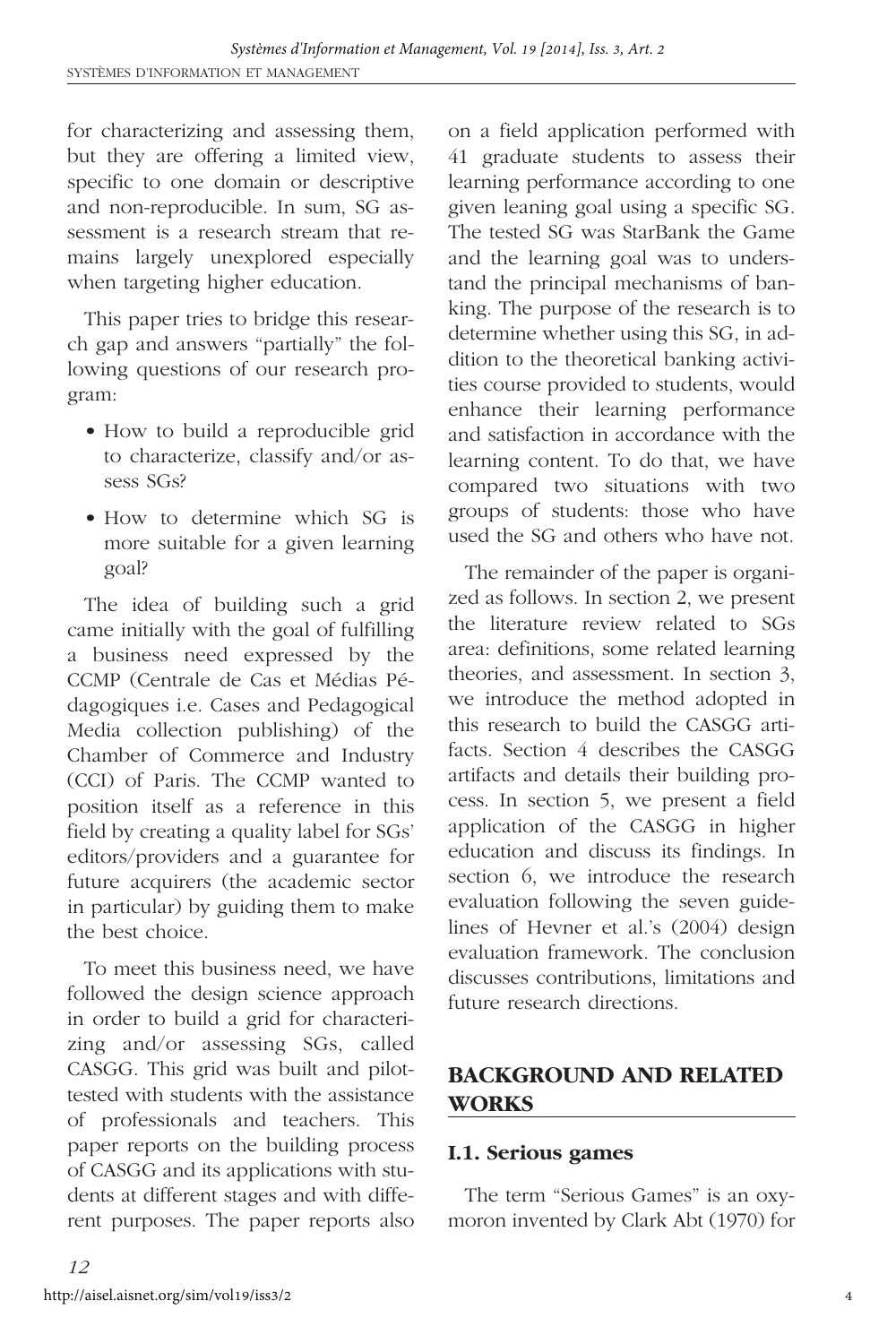over 45 years ago. He wrote a book called "Serious Games" in which he examined war-games and simulations to train students, teachers, and managers in educational-curriculum development, school-system planning, industrial management and technological planning and forecasting (Ulicsak, 2010).

According to the Oxford English dictionary, a **serious** thing is what requires thought, concentration, or application, as opposed to what is entertaining or distracting. Furthermore, the word **game** is defined as physical or mental activity, not imposed, not targeting any utilitarian purpose, and in which you devote yourself to have fun and gratification. Thus, a game is an activity providing entertainment or amusement. Combining these two antagonist words "Serious" and "Game" one obtains a strong concept (**Serious Game**) related to a new class of games.

There are several SG definitions in the literature. SGs are a kind of *"computer games designed for training or educational purposes"* (Kebritchi et al., 2010, p.427). SGs are games *"in which education (in its various forms) is the primary goal, rather than entertainment"* (Michael and Chen, 2006, p. 17) to deliver engaging interactive media to support learning in its broadest sense. Alvarez (2007, p. 25) defines SGs as "*computer applications having as original intention to combine both serious aspects* […], *with fun aspects from video games. Such an association is achieved by providing a learning scenario corresponding, from a programming point of view, to implement a decor (sound and graphics), story*

#### *and suitable rules; therefore it moves away from restricting the game to entertainment*."

The main goal is to operate the entertaining aspect of video games to facilitate the learning of serious concepts which are traditionally taught with conventional teaching or training methods. The range of usage areas of SGs is very wide such as scientific exploration, military, medicine or education. More precisely, the educational aspect of SGs is one of their greatest assets since they are promoting and opening new horizons for active learning (Prince, 2004). They have a set of potential benefits such as improved self-monitoring, problem recognition and solving, decision-making, better short- and long-term memory, and increased social skills such as collaboration, negotiation, and shared decision-making (Rieber, 1996; Mitchell and Savill-Smith, 2004; Ellis et al., 2006). Peterson and Herrington (2008) show that SGs help children to acquire skills and abilities such as: strategy, logic, psychomotor coordination, concentration, motivation, organization, memory, creativity, exploration, communication, group work, etc.

Not only secondary schools and universities are attracted by the opportunities provided by SGs, but also companies even before. Indeed, SGs are becoming very common in companies all over the world such as IBM, INTEL, BNP Paribas, Michelin, Renault, etc. They are developed for different purposes. Alvarez (2007) suggested classifying them as follow: Advergames (games for advertisement), Edugames (educational games), Exergames (games providing exercises), Data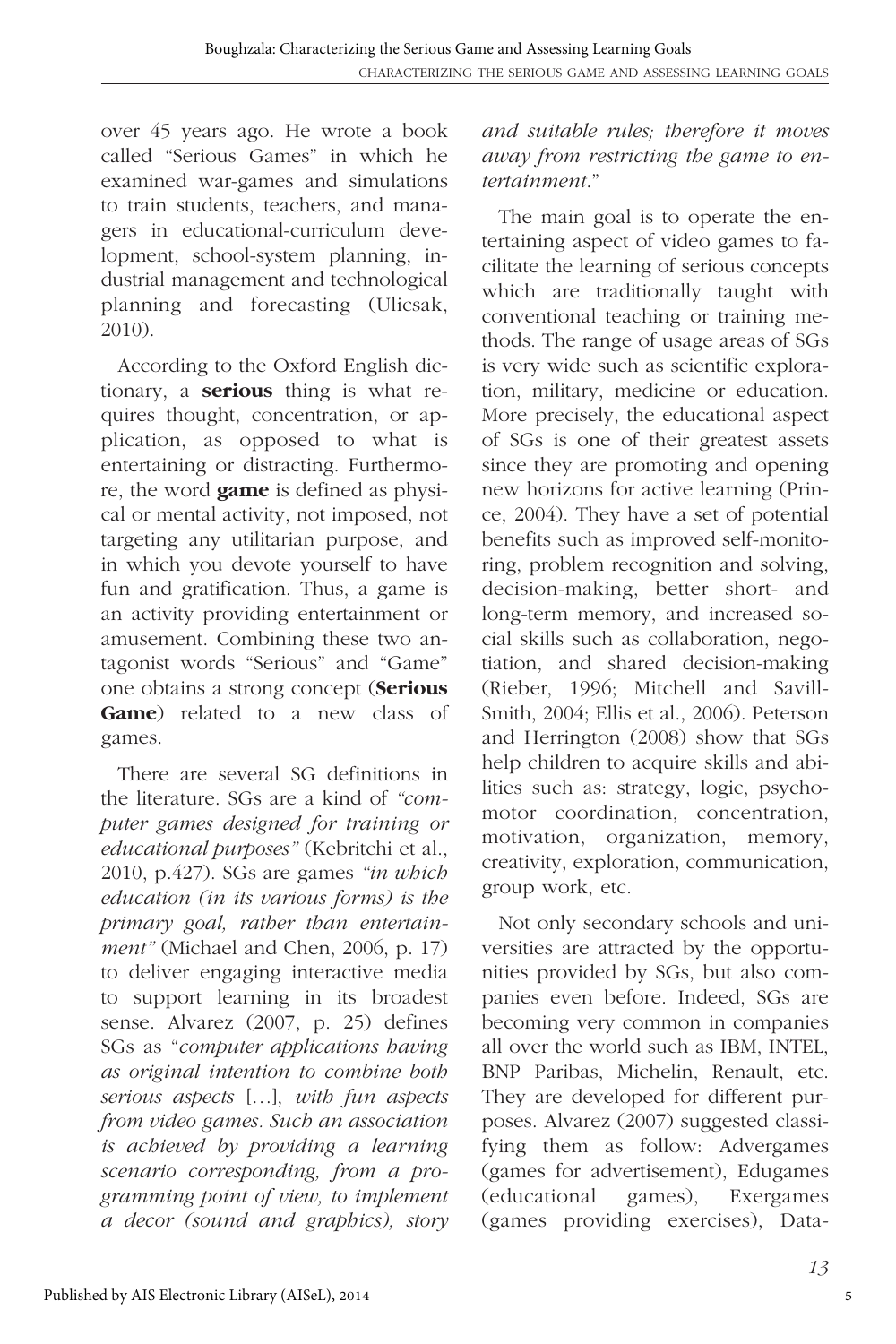games (games based on data banks), Military games, Green games (games focusing on ecology), Newsgames (informative games), Edumarket games (games combining educational or informational messages with marketing), etc. In this research, we are much focusing on the Edugames.

#### **I.2. Learning theories and serious games**

To understand the factors of effective learning and study learning specificities, several theories and models were developed. Indeed, the researcher can refer to them to explain the factors that enable or inhibit the effectiveness and efficiency of learning and adoption of learning technology. One could cite, among others, the experiential learning theory (Kolb, 1984), social cognitive theory (Bandura 1986), self-determination theory (Deci and Ryan, 1985; Ryan and Deci 2000), flow theory (Koufaris, 2002), learning style models (e.g. Felder and Silverman, 1996), technology adoption models (Davis, 1989; Venkatesh et al., 2003), expectationconfirmation theory (Bhattacherjee, 2001), etc.

In order to identify common criteria that could be useful to characterize and evaluate SGs, we investigated some of these above theories and models and tried to understand the principal factors for an effective learning.

Indeed, according to the flow theory, people participate in activities because of their rewarding outcomes. Enjoyment is one of the potential outcomes. Flow is described as a state of intense pleasure that comes from doing something enjoyable (Agarwal and Karahanna, 2000; Csikszentmihalyi, 1990). Typically, people participate in these playful activities because of the pleasure they derive from it, and not for the external rewards that result from them. Csikszentmihalyi (1975) originally described six elements of the flow experience. These elements are merging of action and awareness, centering of attention, loss of ego, control of action and environment, demands for action and clear feedback, and autotelic nature of flow. Individuals that experience flow while participating in an activity are more likely to experience satisfaction with the activity (Choi et al., 2007), and they are more likely to repeat the same activity (Koufaris, 2002).

Otherwise, with regard to the selfdetermination theory, individuals experience an intrinsic motivation to do something only when they find the activity inherently enjoyable (funny), interesting, or attractive for some reason – which could be called also hedonic (vs. utilitarian) motivation in the consumer behavior literature (Hirschman and Holbrook 1982). Besides, extrinsic motivation means that individuals are performing the activity because this will yield to rewards or benefits. Three relevant needs of the learner are studied in this theory (Ryan and Deci 2000): competence evolving (learner needs to feel improvement); relatedness (learners need to interact, to be connected to, and experience caring for others); autonomy (is the universal need to be relevant for the project and act in a harmony with one's integrated self). According to this theory, if these needs are satisfied, people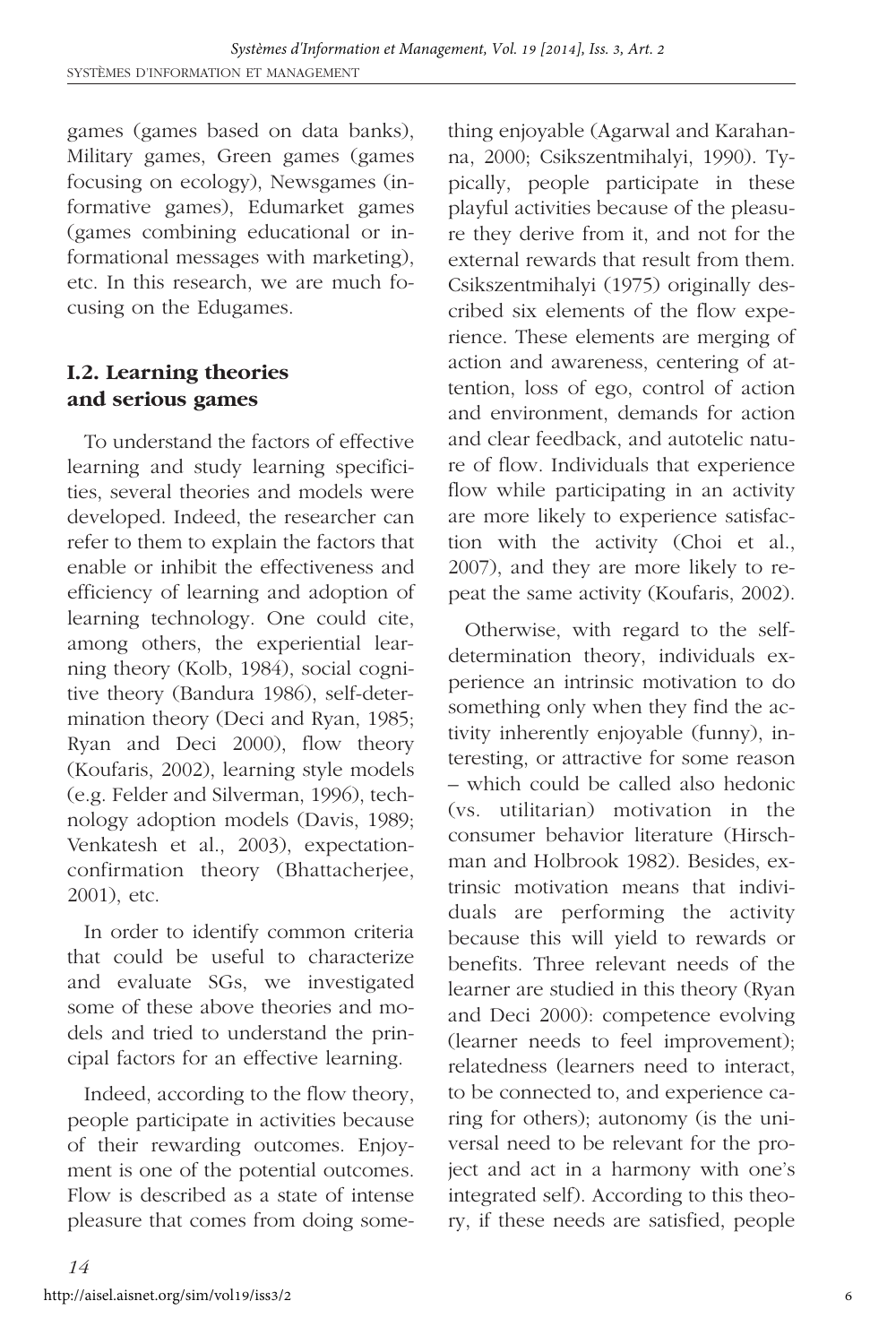will be motivated and evolve optimally.

Moreover, the social cognitive theory is based on the assumption that people learn by imitating and using their individual cognitive capabilities. They can learn when seeing others behaving in a certain way. People can expand their knowledge and apprehend new skills. According to Bandura (1986), three aspects are highlighted in this theory: the development of people's cognitive social and behavioral competences; the cultivation of people beliefs in their capabilities, so they will use their talents effectively; and the enhancement of people's motivation through goal systems.

In the SGs literature, from one side according to Prensky (2001b) and Gee (2007), the pleasure and richness of experiences in the game will increase the learner interest in the topic. Thus, SGs sublimate learning by making a learner interested in a subject that may not interest him/her from the beginning. More generally, literature distinguishes interest in a topic into two categories: topic based interest and situational interest (Flowerday et al., 2004). Topic based interest (or topical interest) is one that is developed over a long period of time. It is content based and stable (Schiefele, 1999). Topical interest is developed through personal experiences and emotions that give it a cognitive/affective quality that individuals carry with them wherever they go (Alexander and Jetton, 2000; Schiefele, 1999; Tobias, 1994). In contrast, situational interest is more transient in nature. It is short-lived, context dependent, and environmentally activated (Krapp et al., 1992;

Schraw and Lehman, 2001). This type of interest is based mostly on the novelty of the topic, curiosity, and the salience of the informational content (Wade, 1992). Situational interest may be a good way to "catch" the attention while topical interest may serve to hold the attention over a long period of time (Hidi and Baird, 1986; Flowerday et al., 2004; Mitchell, 1993).

From another side, according to Rooney (2007) one of SG' challenges is to find the right synergy between pedagogy and learner (user) engagement. Indeed, strongly favoring pedagogy at the expense of engagement risks to make learner lose the interest in the game. Conversely favoring engagement at the expense of pedagogy risks to make SG lose their original utility. General engagement can be broadly classified into two categories: emotional engagement and cognitive engagement (Kintsch, 1980). Emotional engagement occurs when the information that is provided evokes a strong affective response in the reader (Schraw and Lehman, 2001). These emotions may be positive like elation, or negative like disgust or anger. Emotional engagement can be stimulated by addressing important life themes like death, livelihood, and personal struggles. Cognitive engagement occurs when individuals engage in events that are outside their deep emotional range. They are ordinary events that may capture their attention because of the contents or novelty of the text (Wade, 1992).

Thanks to their interactivity and pedagogy, SGs provide a "learning by doing" experience to players rather than listening or reading, as a way to apprehend new skills. To achieve such

7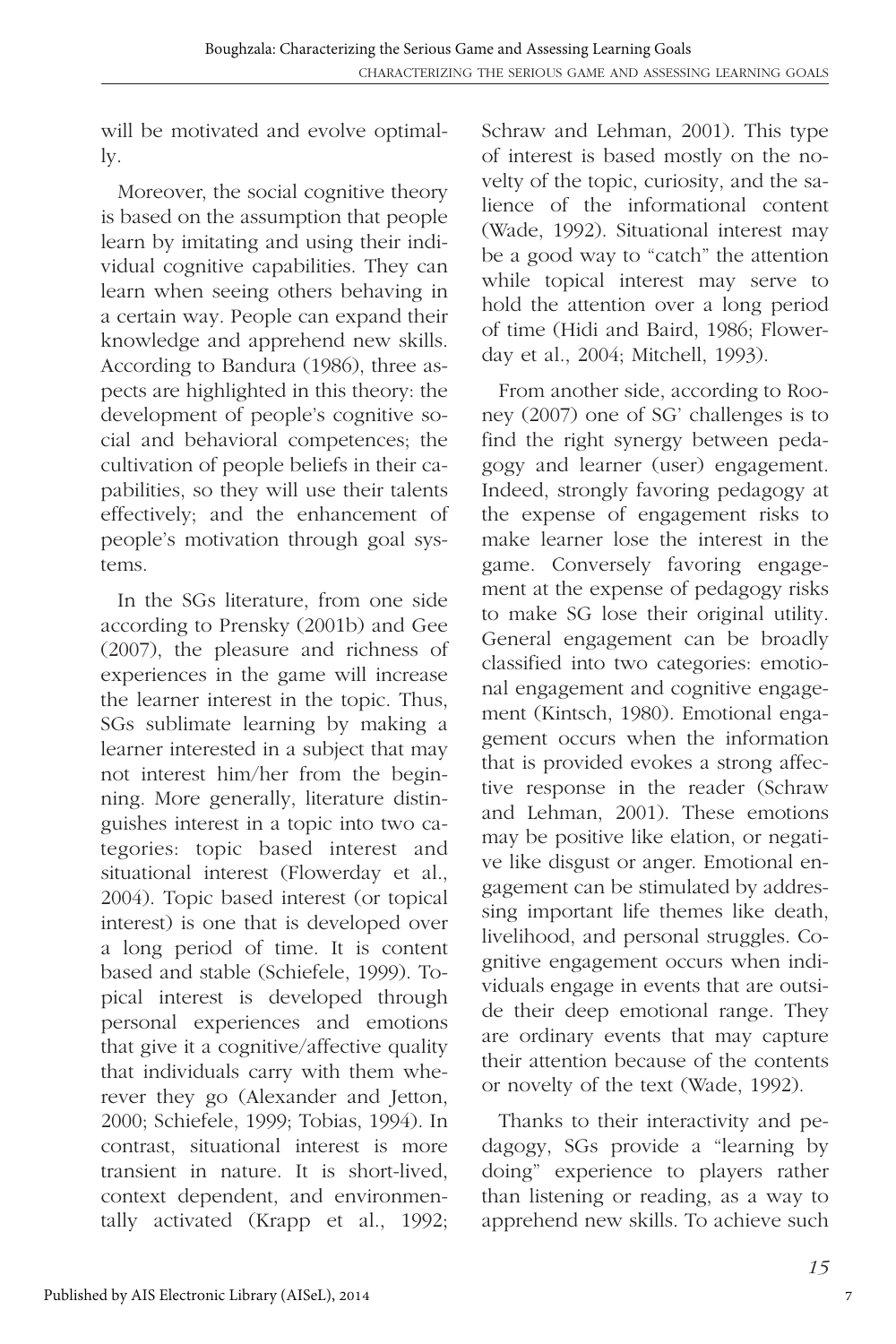serious goals, SGs need to be engaging and following a pedagogy (Ulicsak, 2010) targeting a set of learning goals. The experiential learning theory (Kolb, 1984) explains the learning by doing experience and the role of learning goals in the serious gaming. This theory is studying the cycle of learning by doing experience. Kolb (1984) has proposed four main steps in this kind of learning, respectively:

- **Concrete experience:** it starts with doing something in which the individual, team or organization are assigned a task. According to this author, the key of learning is the active involvement in the experience. We cannot learn by the simple act of reading or watching.
- **Reflective observation:** at this step, one takes time-out from the experience of doing something and steps back in the aim to review what has been done.
- **Abstract conceptualization:** the learners capitalize what they have learnt by comparing their new state of knowledge with their starting point.
- **Active experimentation:** once the learner integrates the new knowledge and puts it into practice in the appropriate context.

With regard to the assessment of SGs as a learning technology, one can refer, as suggested by Michel et al. (2010), to the Kirkpatrick's (1994) fourlevel evaluation model. This model proposes to assess the contribution of a learning device or training program according to four levels:

- **Level 1: Reaction** (i.e. learning satisfaction) – How well did the learners like the learning process?
- **Level 2: Learning** (i.e. learning performance or knowledge acquisition) – What did they learn? (The extent to which the learners gain knowledge and skills)
- **Level 3: Behavior** (i.e. individual capabilities) - What changes in job performance resulted from the learning process? (Capability to perform the newly learned skills while on the job/ situation)
- **Level 4: Results** (i.e. organizational outcomes) - What are the tangible results (for the organization) of the learning process in terms of reduced cost, improved quality, increased production, efficiency, etc?

Moving from level 2 to level 3 was called the **knowing-doing gap** (Pfeffer and Sutton, 2000). Later, another level related to the Return on Investment (ROI) was suggested to be added to this model by Philips (2003).

#### **I.3. Serious Games assessment**

Before proposing a new grid for characterizing and assessing SGs, a literature review on the SGs' assessment was done. Two main grids for assessing SGs have been identified. The first one is G/P/S proposed by Djaouti and Jessel (2011). This grid allows assessing "approximately" the gameplay of SGs with gain comparing to SGs without gain. Moreover, it allows characterizing the serious goal of the SG (passing a serious message, training, advertisement, etc) and to define the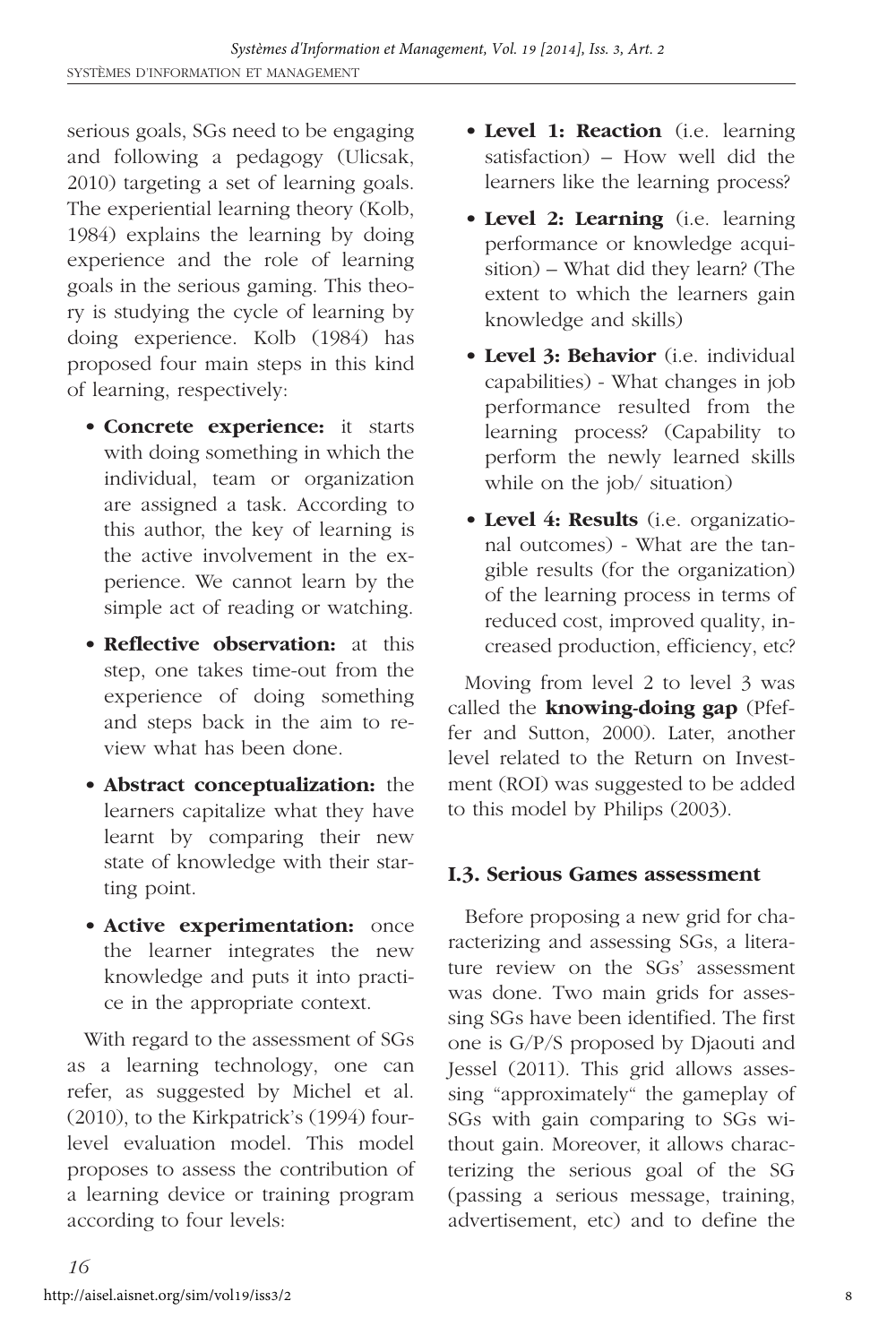targeted sector by the game (military, health, public, etc). Thus, this grid gives a classification scheme that could not be considered as an assessment tool. Likewise, only three aspects have been taken into account namely the gameplay, goal and targeted sector. Indeed, this grid did not provide any qualitative information about the easiness of use, appropriateness or effectiveness of an SG. Finally, the number of evaluated criteria related to these aspects is restrictive (only six criteria).

Second, Peterson (2008) has proposed a grid allowing the assessment of several aspects of SGs for young children such as curiosity exploitation, mastery of the game, challenge, social, pedagogy, technology, etc. This grid is the most complete one we found in the literature. Nevertheless, it refers to

SGs targeting the children sector only. Therewith, the value scale used by this grid is binary (Boolean). Indeed, every aspect of an SG is divided into several criteria that the game could fulfill or not. Besides, this grid does not provide qualitative aspects which are necessary to achieve a complete assessment of an SG.

This grid is dedicated to educational SGs only; it does not focus on other sectors. This grid does not determine any description of technological aspects (e.g. accessories, display device, programming, etc.). No information is provided on the game execution. Additionally, the grid does not focus on learners/users' appreciation/perception which could be useful for new users of the game. Finally, this grid has a high number of assessment criteria (44).

| <b>Name</b>                       | $G/P/S$ Grid                              | <b>Peterson Grid</b>                           | <b>CASGG</b>                                                                                                                                                |
|-----------------------------------|-------------------------------------------|------------------------------------------------|-------------------------------------------------------------------------------------------------------------------------------------------------------------|
| <b>Reference</b>                  | Djaouti et al. (2011)                     | Peterson, (2008)                               | Current paper                                                                                                                                               |
| Grid goal                         | Classification                            | Assessment                                     | Characterization,<br>classification<br>and Assessment                                                                                                       |
| <b>Nomber</b><br>of criteria      | 6                                         | 44                                             | Library                                                                                                                                                     |
| Value scale                       | Graduated and binary                      | Binary                                         | Graduated                                                                                                                                                   |
| Evaluated<br>aspects              | Objective                                 | Objective                                      | Objective and subjective<br>(qualitative)                                                                                                                   |
| Sector                            | Any sector                                | Education                                      | Any sector                                                                                                                                                  |
| Audience<br>targeted<br>by the SG | – Public<br>- Professionals<br>– Students | – Children<br>- Children with special<br>needs | – Public<br>- Professionals (public<br>and private corporation)<br>- Professional in higher<br>education<br>- Students (initial and<br>executive education) |

**Table 1 : Comparison between assessment grids**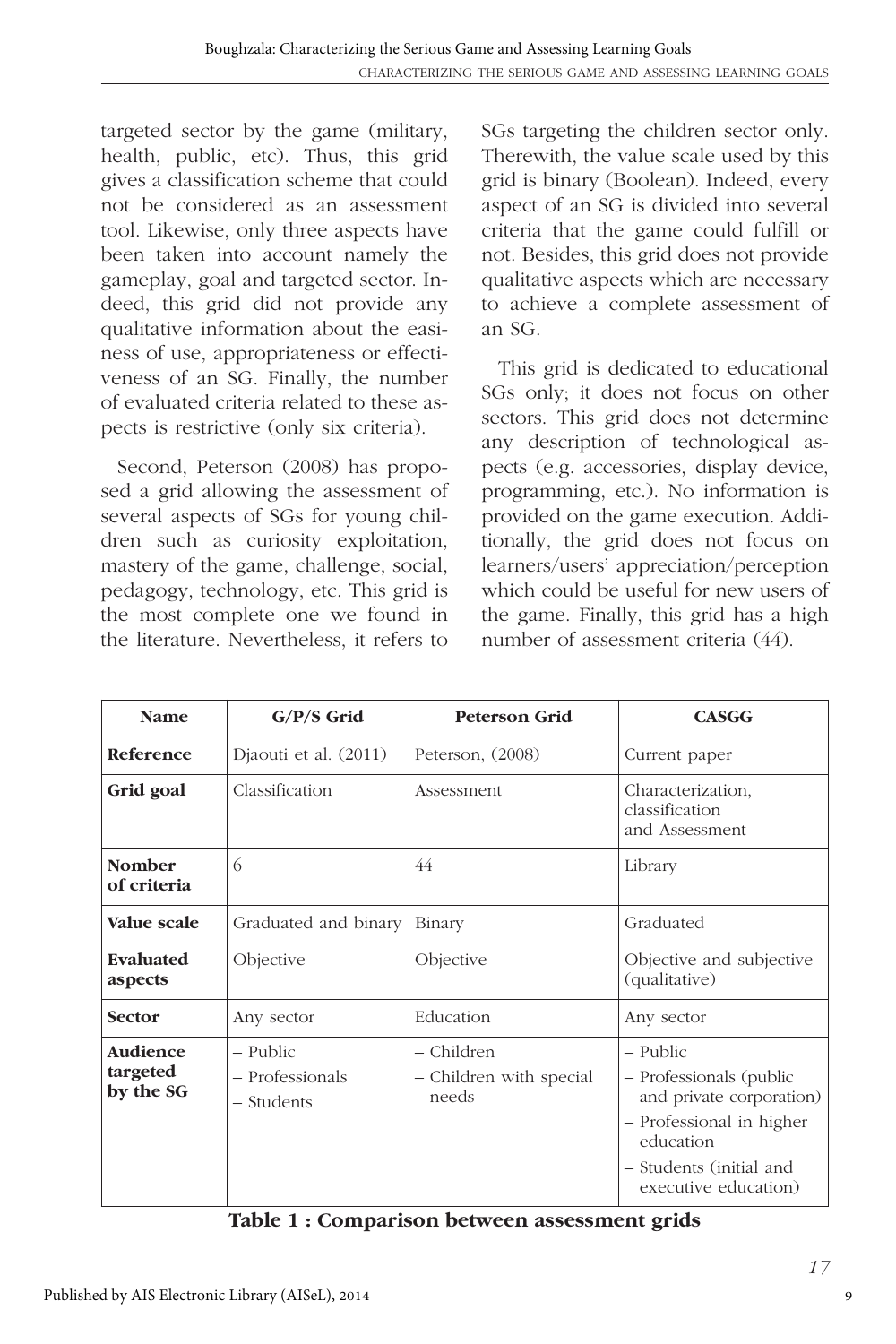This suggests once again the interest in investigating our research gap, namely the building of a grid for characterizing/classifying/assessing an SG with regard to a learning goal whatever the sector. This grid should be reusable and as precise as possible to cover all useful aspects for a complete assessment. This grid should take into account different criteria omitted by the previous grids and especially to allow qualitative evaluation using a graduated measurement scale.

# **RESEARCH METHOD**

The present research is a Design Science research. If the behavioral science seeks to explain and predict phenomena that are related to organization's business needs through the development and justification of theories (i.e. applicable knowledge), the design science tries to meet the identified business needs through the building and evaluation of artifacts (Hevner et l., 2004).

March and Smith (1995) identify two processes and four design artifacts produced by the design science research. Processes are building and evaluation; and the four artifacts are the constructs, model, method and instantiation. First, we build the grid (i.e. CASGG) and then, we evaluate it. This evaluation will generate a lot of feedback and will provide information on the match of the built grid (set of artifacts) to the requirements of the business need. The evaluation of the CASGG artifacts presented in the next sections is conducted with students from a business school (ref. below as

BS) and an engineering school (ref. below as ES) hosted on the same campus in France. Furthermore, this research is validated later according to the seven guidelines of Hevner et al.'s (2004, p.86) design evaluation framework.

The four artifacts related to the CASGG are represented as follows:

- 1. The **CASGG structure** (constructs) that describes the SG characteristics (areas of concerns or sections (cards)) and their related items (criteria);
- 2. The **CASGG questionnaire** (model) that includes questions, levels of rating and mathematical equations for analysis;
- 3. The **CASGG application process** (method) that (a) defines the steps and provides guidance on how to run the CASGG questionnaire in the field, and (b) supports the development of recommendations;
- 4. The **CASGG tool** (instantiation) which is a customized MS Excel application that represents the implementation of the above artifacts, and enables the execution of a concrete assessment by allowing the collection and analysis of the questionnaire data (quantitative/qualitative). It provides different presentations of results (e.g. forms, statistics, individual and collective spider diagrams, and comparison curves) and subsequent reports.

The building and application of the CASGG can be summarized as follows. Firstly, based on the literature, we have identified the main previous re-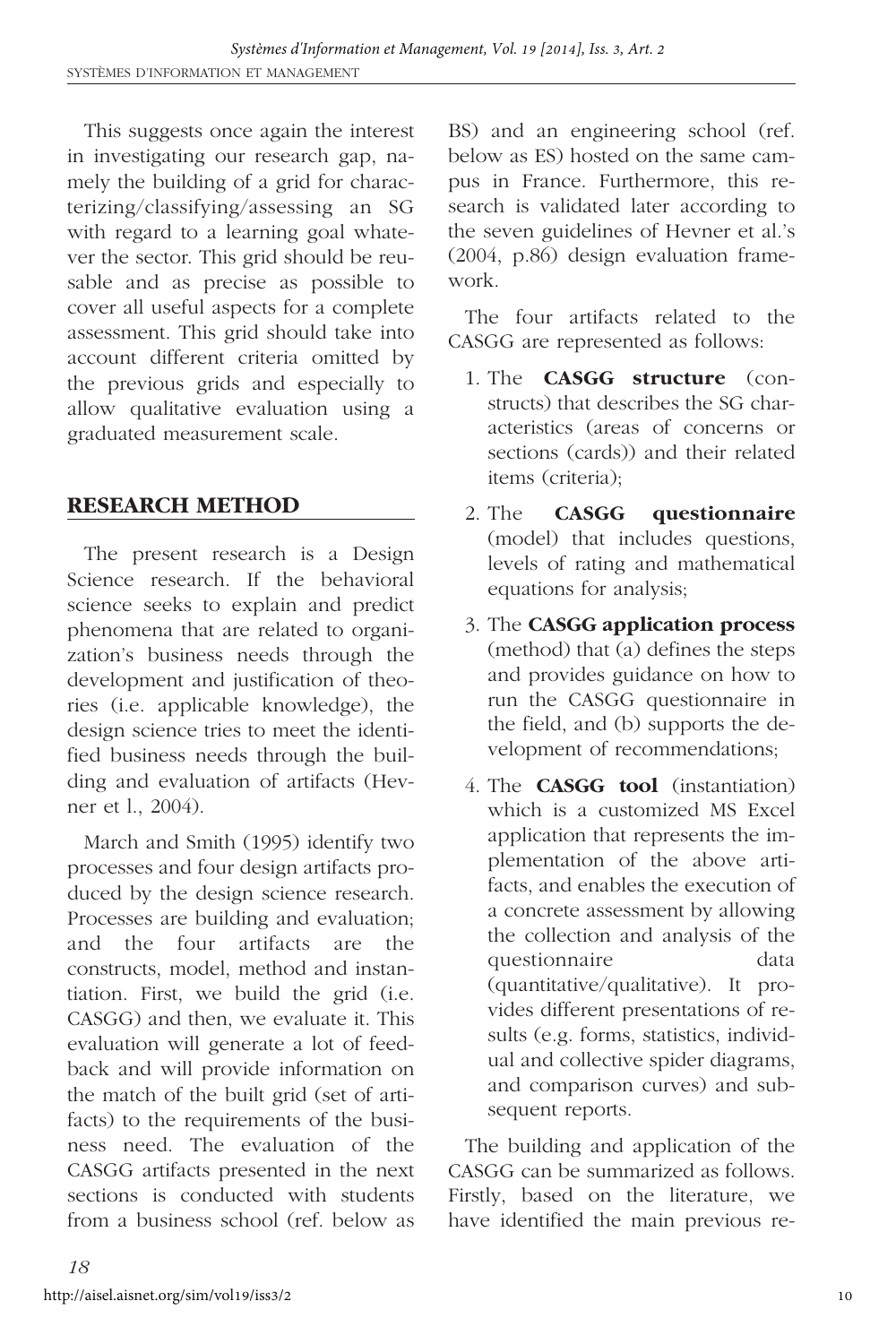search in the area of SGs, learning theories and assessment methods. Secondly, to maximize the proposed grid's relevance and practical applicability, different profiles (professionals, students and teachers) were involved from the early stages in the building of CASGG artifacts and applications (see section 4.3). Third, the grid was fieldtested with students to validate the artifacts (see section 5). Further field studies should be continued to enhance the quality of the CASGG artifacts, still under validation. For the moment, the CASGG tool is at the refinement stage. It should be in the next future further enhanced to better analyze quantitative data and generate reports.

# **THE CASGG**

#### **II.1. Description and structure**

The CASGG aims to holistically characterize and/or assess a given SG. This grid supports from one side the characterization and classification of SGs, and from another side, the development of recommendations in the form of an action plan to optimize and streamline its usage for a specific learning goal regarding particular conditions. Its applicability is not limited to a particular sector even if the initial business need was expressed for higher education. The grid can be used for different learning settings and sectors.

The last version of the CASGG is divided into three sections. A first section, called the **identity card,** which gives a brief identification of the SG. A second section, called the **descriptive card,** contains the set of criteria allowing the characterization of the SG. Finally, a third section called the **assessment card**, provides more "subjective" details through a set of qualitative criteria of the SG according to each one's perception (some related to the SG itself and others to its usage).

For each section (card), a number of items (criteria) were defined (see Table 2). For the identity card, items were entered by the user in a textual or numerical format. For the descriptive card, items are multi-valuated lists. For the assessment card, each item is evaluated on a 4-level scale, with =4' representing the best and =1' the worst. The overall rating is evaluated on a 10 level scale, with =10' being the highest and =1' the lowest.

The following table gives a synthetic view of the CASGG:

For the assessment card, to support the respondents, the levels of each item are described briefly with examples wherever possible. When a respondent cannot answer, no score is recorded.

In essence, the CASGG is structured as a library of criteria. Sometimes, not all criteria are always relevant. So, the evaluators can decide which item fits better with a particular context. They can also decide to expand the set of items. Also, for some contexts certain criteria may be more important than other. In such situations, it is possible to assign different weights to the criteria.

# **II.2. The CASGG application process**

The retained CASGG process, after pilot testing, defines five main stages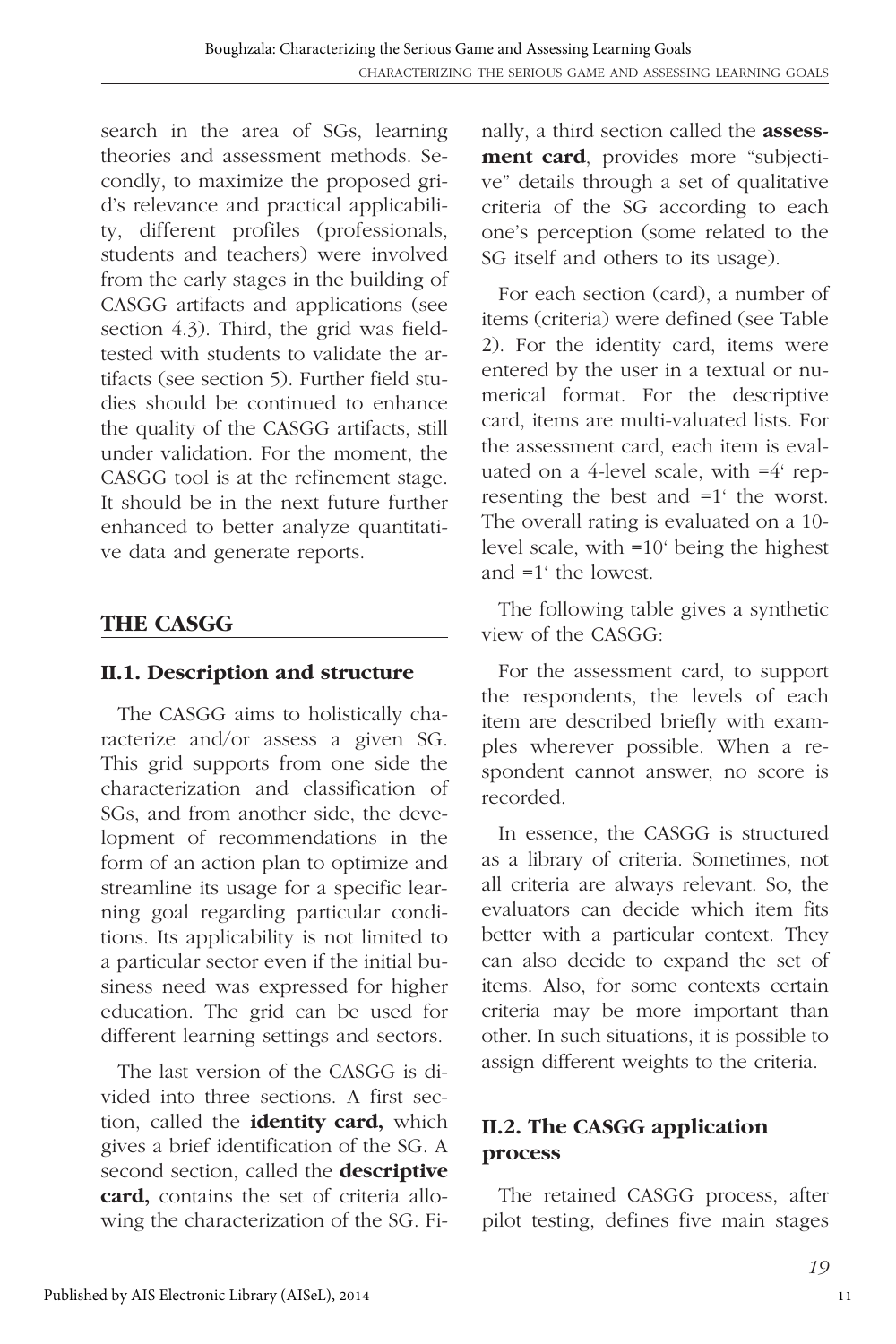| <b>Identity card</b> (entered by the user)                                                                                                                                                                                                                                              | Example                                                                                                                                                                                                                                           |
|-----------------------------------------------------------------------------------------------------------------------------------------------------------------------------------------------------------------------------------------------------------------------------------------|---------------------------------------------------------------------------------------------------------------------------------------------------------------------------------------------------------------------------------------------------|
| Name:<br>Owner:<br>Web link:<br>Cost:<br>Editor:<br>Edition date:                                                                                                                                                                                                                       | <b>StarBank the Game</b><br><b>BNP</b> Paribas<br>http://starbankthegame.bnpparibas.com<br>NA<br>KTM Advance<br>2009                                                                                                                              |
| <b>Descriptive card</b> (chosen by the user among<br>multi valuated lists: option 1option N, N=5<br>or $6)$                                                                                                                                                                             | option 1<br>option 2<br>option 3                                                                                                                                                                                                                  |
| Languages:<br>Age:<br>Expertise Field:<br>Pedagogical purpose:<br>Pedagogical model:<br>Requested level of expertise:<br>Game mode:<br>Personalization:<br>Number of simultaneous players:<br>Number of scenarios:<br>Accessories:<br>Device:<br>Assessment mode:<br>Graphical display: | French and English<br>17-25 / 25-35 / 35-60<br>Banking<br>Learning<br>Strategy builder<br>None<br>Individual<br>None<br>One - Many (online)<br>More than 5<br>None<br>PC/Mac/Tablet<br>Scoring calculation during the game execution<br>2D and 3D |
| <b>Assessment card</b> (chosen by the user among<br>4-level scale)                                                                                                                                                                                                                      | According to the perception of <u>one user</u> for<br>example<br>2<br>3                                                                                                                                                                           |
| Easiness of set up and configuration:<br>Interface ergonomics:<br>Graphics richness:<br>Complexity:<br>Animation:<br>Cognitive load:<br>Appropriateness with the learning goal:<br>Experience richness:<br>Usage satisfaction:<br>$\cdots$                                              | 4-Very easy<br>3-User-friendly<br>3-Good<br>2-Simple<br>2-Basic<br>2-Average<br>4-Very good<br>3-Rich<br>3-Satisfied                                                                                                                              |
| <b>Overall rating:</b> (from 10 to 1)                                                                                                                                                                                                                                                   | 7                                                                                                                                                                                                                                                 |

#### **Table 2 : CASGG: Grid for Characterizing and Assessing Serious Games**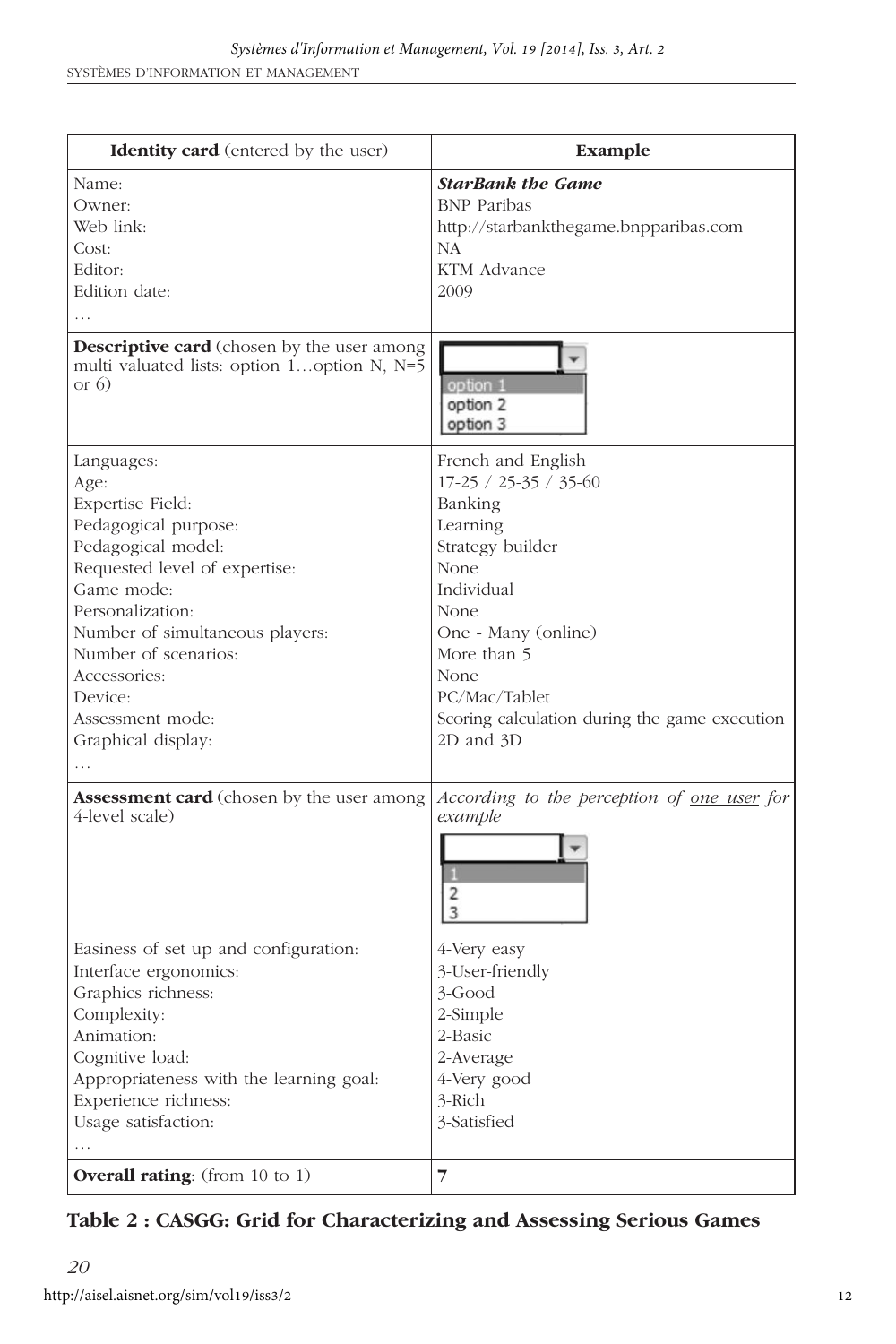to perform the analysis: the characterization, classification and/or assessment. It is not mandatory to complete all the process in each application:

- **1. Scoping:** at this stage, the purpose of the analysis is delineated according to the learning context and strategy. The boundaries of the analysis are precisely defined before starting. CASGG could be used for a) characterizing and classifying SGs, b) assessing an SG according to one learning goal, or c) both.
- **2. Testing:** at this stage, the game must be thoroughly tested by one or more testers at least once. For the purpose of characterization, the test should be preferably done by an experienced person in the SG field. For the purpose of assessment, several cases arise depending on the aim of the analysis. The test can be done by the teacher before proposing the game to students in their learning process (by him/herself and/or pilot students), or can be used to evaluate learning outcomes (performance, satisfaction) of students after using the SG.
- **3. Data collection and analysis:** at this stage, the CASGG tool is used first to perform the collection of data provided online by the testers, and second to quantitatively analyze this data. This analysis is performed in several ways depending on the purpose: classification of SGs, learners'/users' feedback, need fitness matching with one learning goal, learning outcomes assessment, etc. At the end of this

stage, the results of the analysis are presented through a report with different presentations (e.g. forms, statistics, individual and team spider diagrams, and comparison curves).

- **4. Training:** at this stage, the teacher should test an SG through training as a self-contained learning means, based on the feedback of the initial testers. It is thus operated to determine the use conditions and protocols, scenarios and learning assessment method.
- **5. Packaging:** at this last stage, the training curriculum is validated after several tests in real-life conditions. The time has come, therefore, to write a user guide and recommendations (i.e. best practices) for the SG. This could be presented as a teaching case.

# **II.3. The building of CASGG**

The CASGG was built during a series of meetings (i.e. expert working group, brainstorming with students and teachers) and pilot tests with students. The process of building includes several steps and involves different participants. It was performed from December 2010 to November 2012 (2 years).

# *II.3.1. Expert working group*

A working group was formed by the CCMP in December 2010 to meet periodically in order to address the business need mentioned above with the grid building. This group included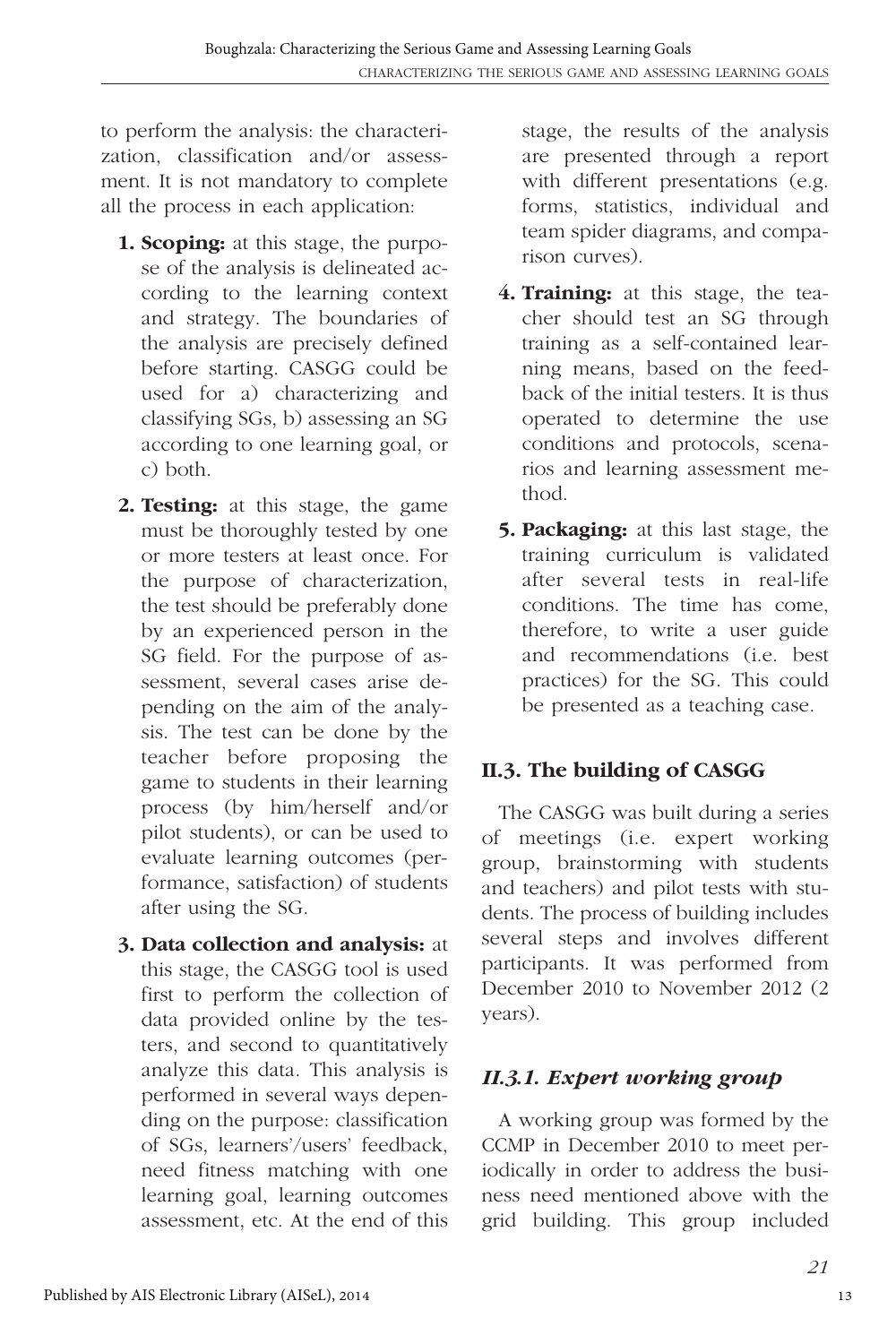

**Figure 1 : CASGG building process.**

eight persons: four persons from academia, three professionals and the CCMP Managing Director. The principle of the grid (the product) and the protocol of use (the process) have been discussed from the first meetings. Subsequently, participants came up with the idea to draw on quality maturity models, such as the Capability Maturity Model (CMM) (Paulk et al., 1993), to build the grid with a list of criteria. The process of labeling an SG was initially defined to include three main steps: (1) the test of the SG by at least two experts, (2) the application of the grid by the same expert for identifying, characterizing and assessing the SG, and (3) the test of the SG by a teacher in real-life conditions within a classroom (tests with a group of students).

#### *II.3.2. Brainstorming with business students*

In order to start thinking about the grid and its structure, a directed brainstorming session, for a period of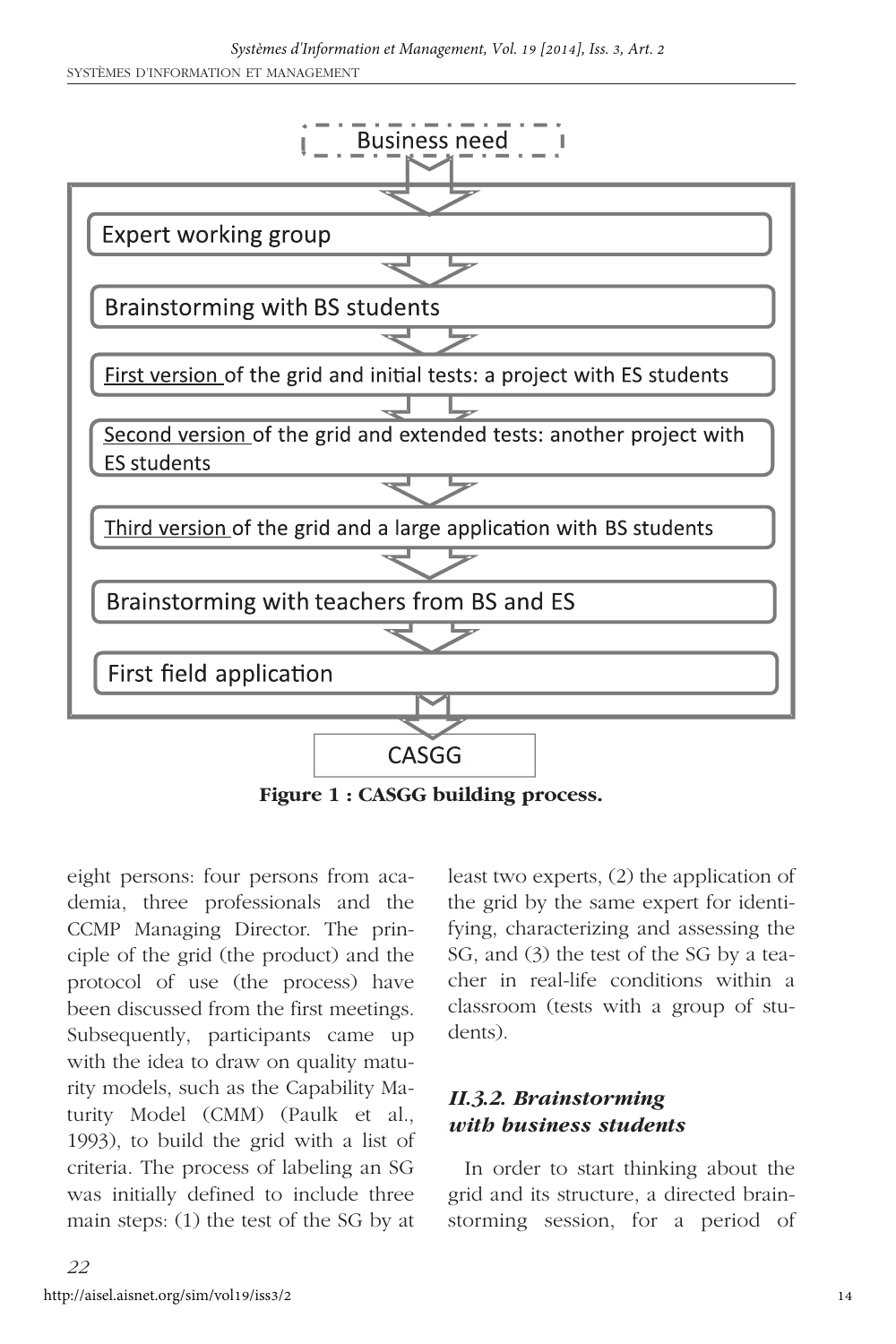120 minutes, has been conducted in March 2011 with 25 graduate management students (their average age was 21, 52% were Male, and very familiar with video games) enrolled in the course of "Facilitation techniques for brainstorming and creativity" in BS. The question asked during the brainstorming was: what should be the characteristics of characterizing and assessing SGs Grid?

To conduct the brainstorming, a Delphi approach was used, enriched with *thinkLets*<sup>1</sup> -based facilitation process contribution (Briggs et al., 2003). We had the opportunity to use a Group Support System (GSS) and a well-structured facilitation process to conduct the session. The brainstorming process consisted of several activities where participants were asked to contribute during a 120 minutes period. First, participants were asked to anonymously generate ideas around the theme "Characterizing and assessing SGs through an assessment grid". Second, participants were requested to reduce, clarify and organize collectively the generated ideas into unique statements around the subject. The goal was to converge on similar ideas, remove non-related ones, and reword those that were insufficiently clear. Third, the facilitator presented and explained to the group the selected statements. Thereafter, participants were asked to rate individually and anonymously the relevance of each statement on a 5 point Likert-type scale, with =5' representing a very relevant statement and =1' a least relevant statement. Finally, voting scores were presented (statement by statement) to all participants in a ranking format to stimulate a discussion of the results, to allow the reformulation of statements when necessary, to clarify ratings' standard deviations (SDs) and to build a collective consensus.

The final results of this brainstorming consisted of seven ideas that received the best consensus with highest means and smallest SDs. According to the participants, important goals to build such grid are as follows:

- 1. The grid should be as comprehensive as possible to provide maximum analytical elements.
- 2. The grid should be divided into themes, incorporating several criteria.
- 3. The grid should be intuitive and easy to use.
- 4. The themes of the grid should provide adequate support in characterizing the game.
- 5. The criteria should provide a deep understanding of the game features.
- 6. The measurement scales of different criteria should be graduated.
- 7. The process involved in using the grid should be targeted in terms of learning goal.

<sup>1</sup> ThinkLets are codified best facilitation practices that create predictable, repeatable patterns of collaboration among people working toward a goal. They are used to streamline collaboration during brainstorming sessions, rapid decision-making, strategic objectives evaluation, team building, and creativity (Vreede et al., 2009).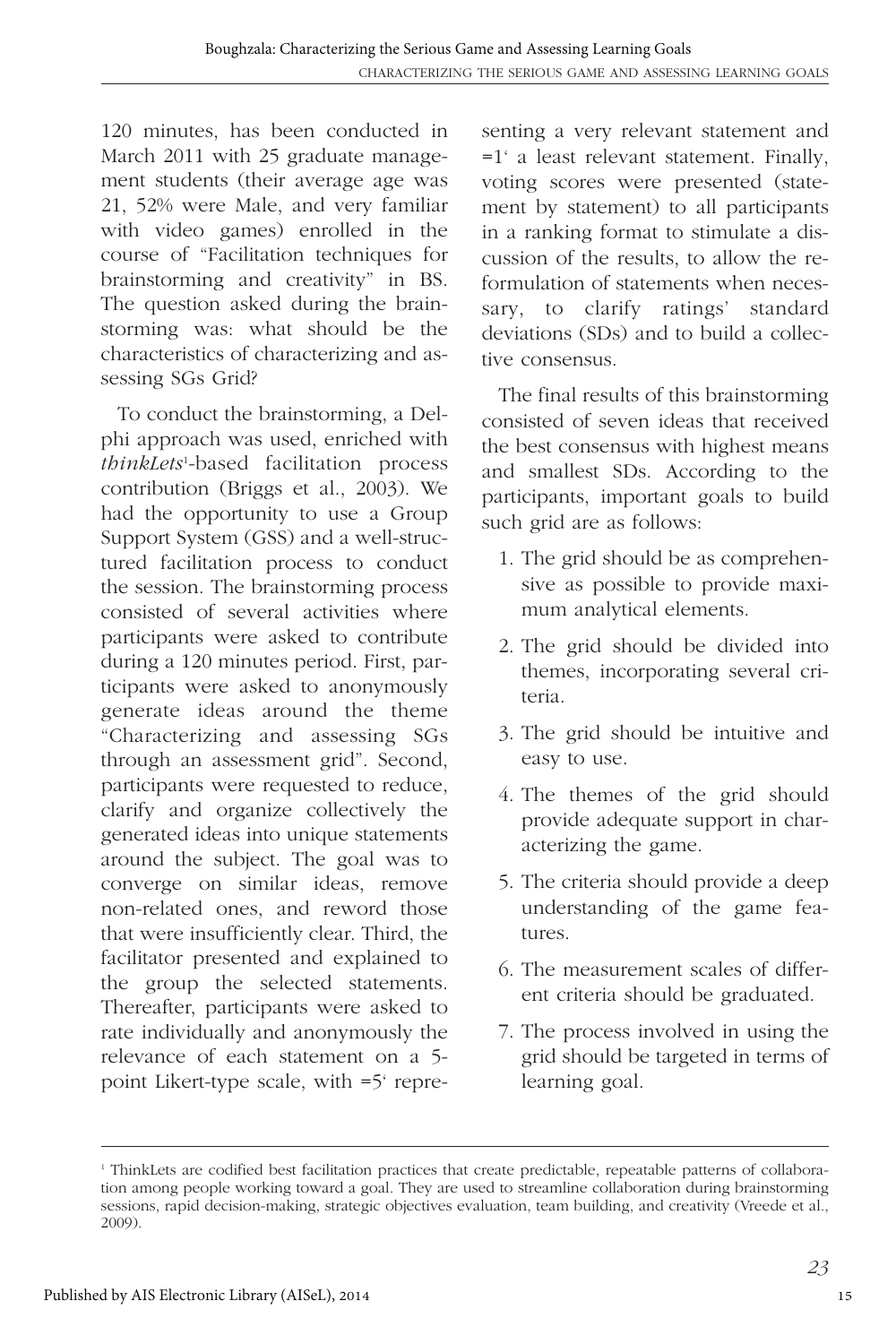#### *II.3.3. First version of the grid and initial tests: a project with engineering students*

Following the results of the brainstorming session, two undergraduate students of ES have been assigned to work on the building of the first version of the grid (from April to July 2011), and supervised by one researcher.

The building of the grid has been preceded by a literature review related to SG and learning theories and assessment models. Subsequently, they produced the early version of the grid.

This grid was thus tested with four games (chosen at their convenience) by these two students (*Being the Big Boss, Stop Disasters Game, America's army, and Take Back Illinois*). Afterwards, it was presented to the expert working group in order to be validated after considering the initial modifications (unclear or redundant criteria, criteria order, subjective criteria, etc). In October 2011, the grid was presented to the engineering students during the course "Collaboration technologies" for getting volunteers for its application. Six students accepted to test each one a game at their convenience and provide their feedback. The six games tested were *Star Bank the Game, Power of Research, Ma Cyber Auto-Entreprise, Reveal by l'Oréal, Stop Disasters Game, and CitéJob Recrut*.

This step resulted in the building of the first validated but not finalized version of the CASGG (at this stage called C-CE-SG).

#### *II.3.4. Second version of the grid and extended tests: another project with engineering students*

After that, four undergraduate students from ES have been assigned to work on the building of the second version of the grid (from February to June 2012), and supervised by the same researcher. Thus, this grid has been amended several times. Several criteria have been removed and the grid has been deeply reorganized. This reorganization had two main goals: making the grid more logically structured and creating three different sections for more readability (identity, description/characterization and assessment). Along the reorganization, five criteria have been removed. They were redundant and added misunderstanding to the grid (i.e. themes vs. application fields; interactivity vs. interactive tools and game mode; test levels vs. evaluation mode and number of scenarios). Furthermore, the second version of the CASGG (still called C-CE-SG) was presented to the expert working group in order to validate the last changes for starting extended tests with business students (from BS).

#### *II.3.5. Third version of the grid and a wide application with business students*

Students enrolled in the course of "Virtual Worlds and Serious Games" in BS were invited to participate in a wide application of the second version of the CASGG (still called C-CE-SG). This application followed the three first stages of the CASGG process (§ 4.2). It was performed between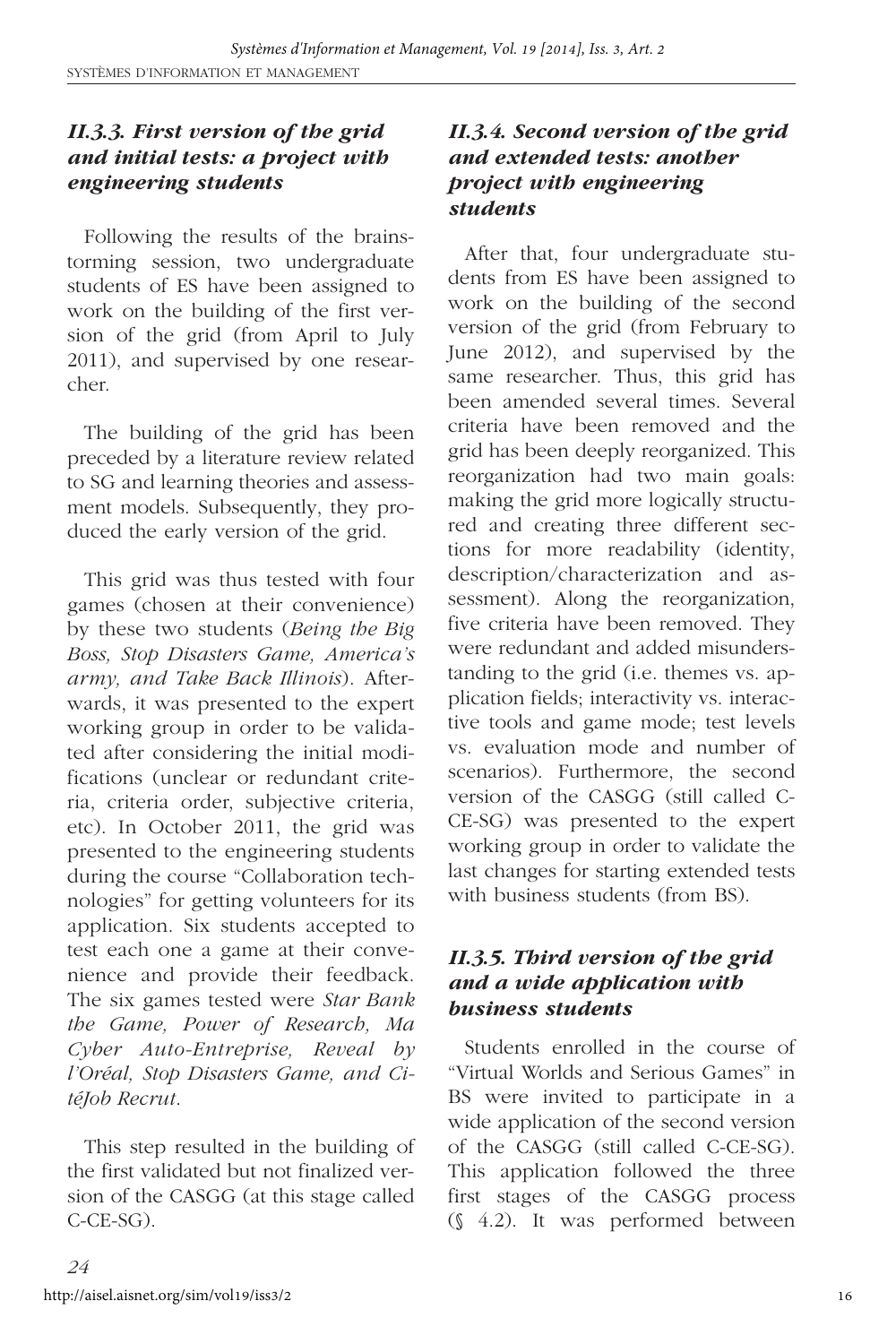April and May 2012. As presented to students, the objectives of this application were to check:

- if the grid was suitable to characterize, classify and assess an SG easily,
- if there were some improvements to the grid.
- If the SGs was suitable to be used at a business school as a new alternative for learning.

24 undergraduate management students accepted to participate to this application. All of them were familiar with video games and had already tested at least one SG before. These students were asked to test a given game for a few days. A rich set of games were proposed to them by the researcher in which they could choose at their convenience. Then, the CASGG questionnaire was sent, through an electronic online form to the students for fulfillment. The data collection and analysis was done thanks to the initial version of the CASGG tool. A few open ended questions were added for getting participants' feedback.

The grid was applied for 24 SGs available on the marketplace such as *Darfur is dying, Global Challenge, Staying Alive, Action police, StarBank the Game, Energyville, Alcootel, Moonshield, Trading 212 demo, Peace corps, Cesim, Renault Academy, Innov8, Energuy, City Rain, Ace Manager the Second Set, Learning Beans, History of Biology*, *Surgeonsim, Football manager, Born to be alive, City one, et Mission Anti-trust*.

The grid application showed relevant and useful information for deep understanding of the tested games

characteristics and qualities. In addition to characterize each SG, it helped to classify games in terms of expertise field, type, sector, purpose, etc., and other proprieties related more to the judgment/perception of each person: ease of use, perceived usefulness, interface ergonomics, complexity, etc. Some of these SGs were tested by more than one student. The comparison of responses (especially the assessment section) is very interesting.

Some diagrams to present the findings of the grid application are provided here above. These findings show that the SGs tested by students cover various fields, 14% for education and 22% for management. 48% of these SGs are edutainment games. 44% of the purposes of these SGs are for learning. 39% of them have a Strategy-builder as pedagogical model.

In terms of feedback related to the use of the grid and its improvement, some interesting assertions were provided by students, such as:

- The grid provides very rich information.
- The use of the grid requires going further in understanding the features of the game.
- Interface ergonomics have an important impact on the user attitude towards the game usage, but this as other criteria can be weighted according to the learning goals.
- The possibility of interaction with other players / components of the game environment is important.
- Several terms (i.e. criteria names, measurement scales) remain un-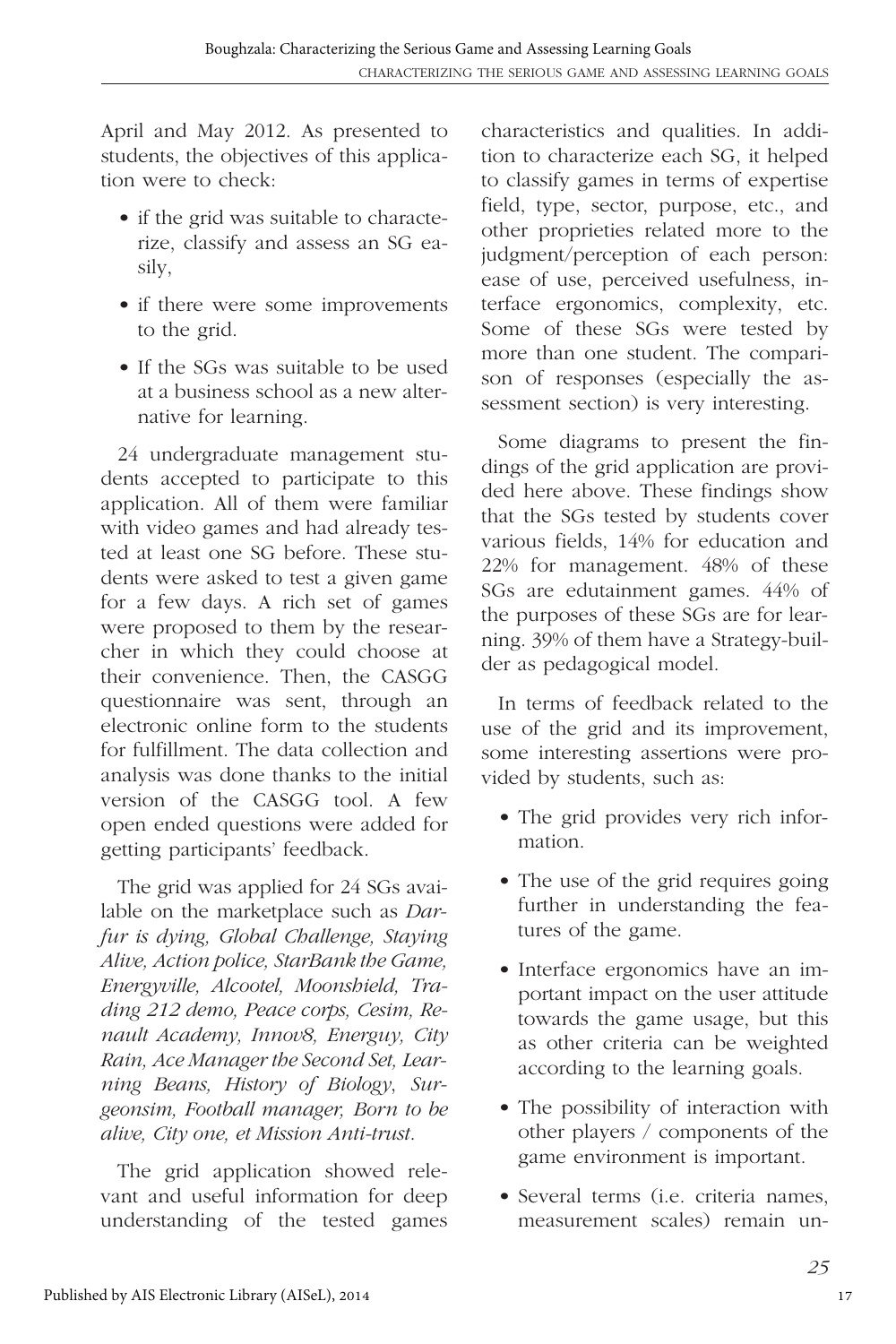clear, such as cognitive load and remote use.

- Allowing the respondent to check more than one choice for some criteria (e.g. age, game type…).
- The scoring system should be reviewed for some criteria.
- Some criteria should include open choices.
- Some criteria seem too technical, are not always clear, and/or simply where information cannot be found (e.g. scalability, programming language, development platform, architecture, etc).

To the question if the tested SGs are suitable to be reused at a business school (and in higher education in general) as a new alternative for learning, students have made several statements. Some SGs, i.e. those issued from the education, management, human resources (HR) and entrepreneurship fields were judged as suitable for training in a business school curriculum under various conditions such as a clear learning goal, accurate experiment script, well defined learning scenario and pedagogy, and good learning assessment method (i.e. related to learning outcomes). Students stated that SGs in general could be a complement but not a substitute to traditional learning means/methods. After this application, the grid was once again updated.

# *II.3.6. Brainstorming with teachers (from BS and ES)*

In order to debrief on the previous application and validate the new version of the grid, a free (Post-it based) brainstorming session has been conducted in July 2012 with 13 teachers (their average age was 42 years [min 33 – max 62], 70% French, 54% were Female, and having a pedagogical experience of more than 3 years and very informed about SGs) from different areas (Management, HR, MIS, Sociology, Finance, Marketing, Computer Science, Telecoms, Languages, etc) at BS and ES. The purpose of the brainstorming was to discuss this question: under what conditions should the grid be used to assess learning outcomes using an SG toward a learning goal?

The final result of this brainstorming is an ordered list of important tasks to consider before assessing learning outcomes of learners according to a learning goal when using an SG:

- 1. Explaining to learners how to use the SG with an SG presentation before starting the experiment;
- 2. Defining precisely what the learning goal is and what type of learning outcomes to assess: satisfaction, attention, knowledge acquisition, etc;
- 3. Reviewing the grid in accordance with the context: e.g. criteria choice and questions rewording;
- 4. Weighting the criteria according to their importance in the learning context and requirements;
- 5. Specifying the experiment procedure and the assessment method;
- 6. Organizing a collective debriefing after the use of the SG;
- 7. Collecting assessment data (using assessment card section) immediately after the test;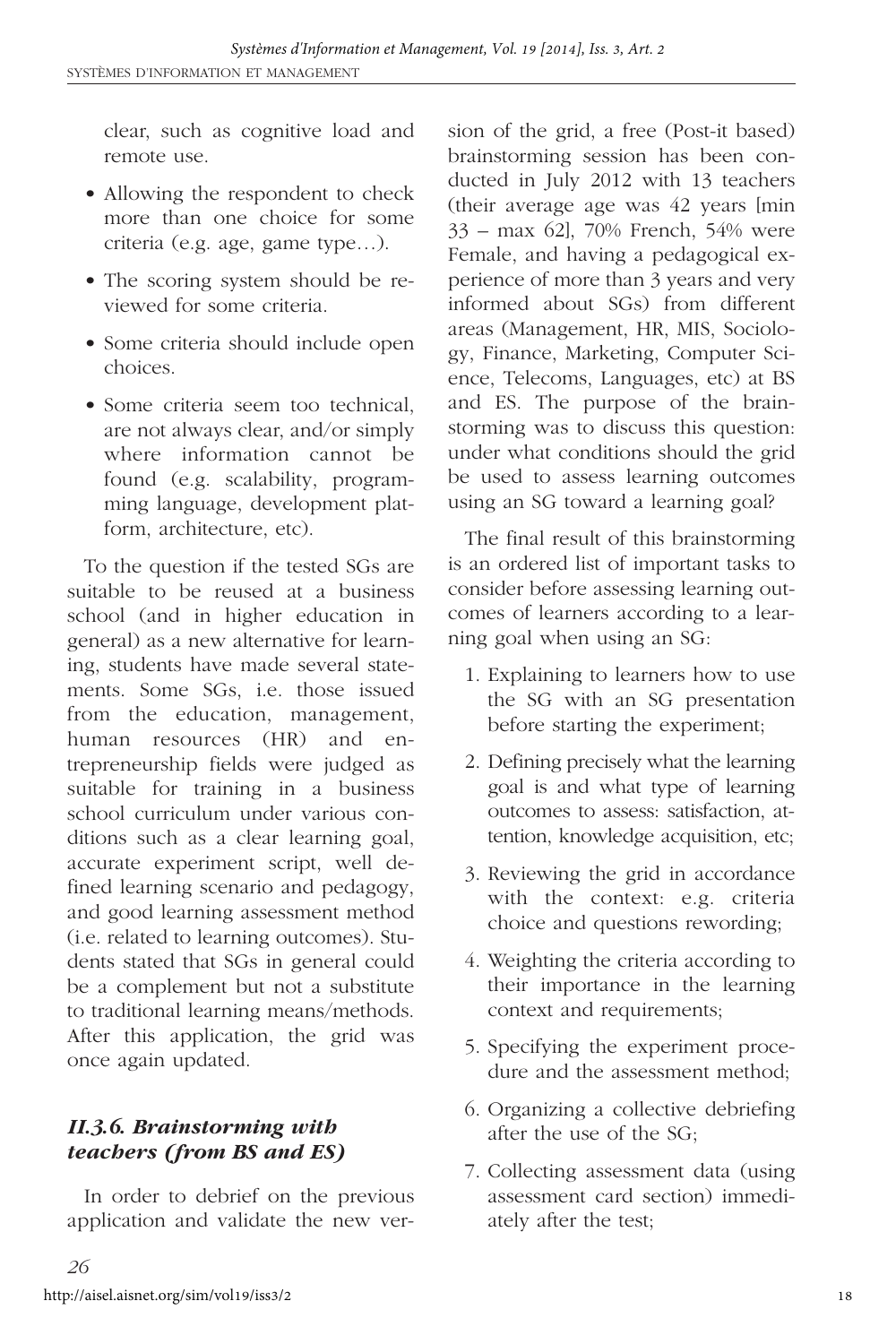8. In addition to the grid use, providing an independent assignment for assessing knowledge acquisition (learning performance) in the framework of a specific learning to confirm learning outcomes (i.e. hard skills).

At the end of this brainstorming, it was suggested to rename the grid. The retained name of the fourth and current version was called CASGG for Characterizing and Assessing Serious Games Grid.

# **THE FIELD APPLICATION OF CASGG**

#### **III.1. The process**

Students enrolled in the course of "Virtual Worlds and Serious Games" in BS and others enrolled in the course of "Collaboration technologies" in ES, were invited to participate to a wide application of the CASGG. The field application was performed with business students in October 2012, and with engineering students in November 2012. The tested SG was *StarBank the Game* developed by KTM Advance for the bank group BNP Paribas.

The field application followed the CASGG process:

# *III.1.1. Scoping*

The learning goal was to understand the principal mechanisms of banking. In other words to learn the three core activities of the bank group: retail banking, asset management and fund investment management. The purpose was to see if using this SG, in addition

to the theoretical banking activities course (6 hours by a banking specialist), would enhance learning outcomes (performance, satisfaction) of students. The learning performance was compared in two cases: students who have used the SG and others who have not. In order to motivate them, students who volunteered to participate in the SG testing received an extra credit.

#### *III.1.2. Testing*

The following table summarizes the characteristics of students participating in this experiment:

Table 4 presents the assessment card used in this experiment and all the criteria' definitions.

Each participant, concerned by the use of the SG, has received the same overview description of the SG: principals, rules, features and scenarios. A three page French-written document was distributed two days before the SG testing to all the participants during the theoretical banking activities course. The testing experiment was conducted in three hours-long session. The process treatment was applied to each of the two groups as follows:

**– Participants using the SG**: for these students, the session started with the receipt of an email from the teacher explaining the purpose of the SG testing, the process of the session, the SG login and some usage's guidance. Then, when ready, participants were asked to log in and start using the SG according to teacher's instructions (in the classroom, in the labs or through the campus Wi-Fi). Three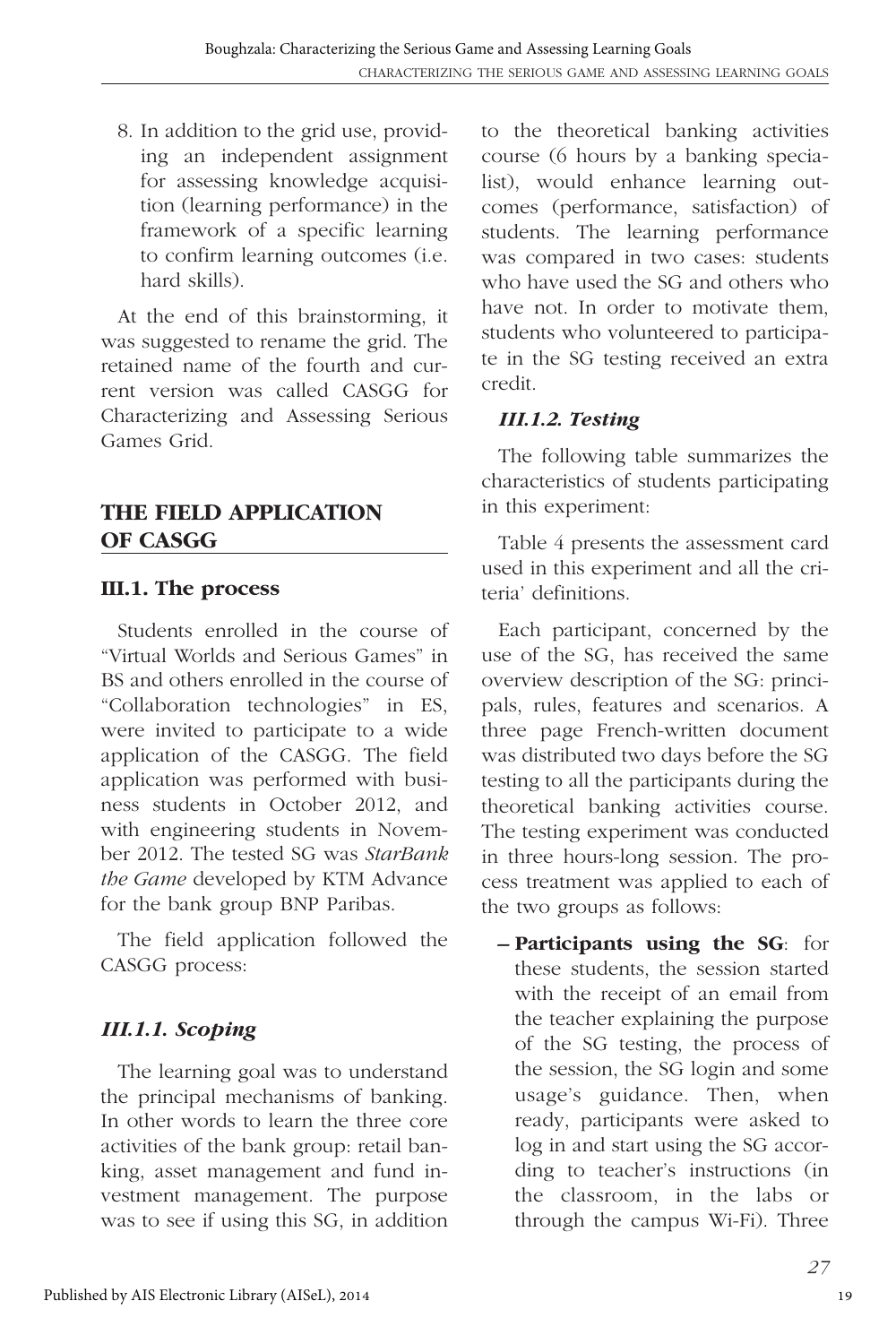|                                          | <b>Business School</b><br>(BS) | <b>Engineering School</b><br>(ES)    |    |
|------------------------------------------|--------------------------------|--------------------------------------|----|
| Total of participants                    | 52                             | 29                                   |    |
| Nationality                              | 39 French by birth             | 17 French by birth                   |    |
| Participants who have used the SG        | 27                             | 14                                   | 41 |
| Participants who have not used the<br>SG | 25                             | 15                                   | 40 |
| Grade level                              | Master degree<br>in management | Master degree<br>in computer science |    |
| Youngest participant in Age              | 21                             | 21                                   |    |
| Oldest participant in Age                | 25                             | 24                                   |    |
| Average age of participants              | 23                             | 22                                   |    |
| Male participants                        |                                |                                      |    |
| With SG                                  | 12                             | 9                                    |    |
| Without SG                               | 11                             | 12                                   |    |
| Female participants                      |                                |                                      |    |
| With SG                                  | 15                             | 5                                    |    |
| Without                                  | 14                             | 3                                    |    |
| Video Games experience                   | good                           | very good                            |    |
| Experience with the bank group           | none                           | none                                 |    |

**Table 3 : Participants' demographic data**

hours later, each participant was asked to complete the assignment – online multi-choice questions (NB: the internal score calculated through the game execution was not considered here for the assessment). When finished, each participant had to fill in the CASGG assessment card. At the end, participants were asked to meet in the classroom with the teacher for an open discussion (40 minutes period) as a collective debriefing and rating on a 10-point Likert-type scale (with =10' being the highest

and =1' the lowest) three dimensions related to the course: interest in the topic (To what extent have you been interested by the topic?), attention capture (To what extent did the SG captured your attention?) and learning satisfaction (To what extent are you satisfied with this learning experience?). Moreover, a research assistant audio recorded and made field notes about oral statements during the meeting.

**– Participants without using the SG**: these students were asked to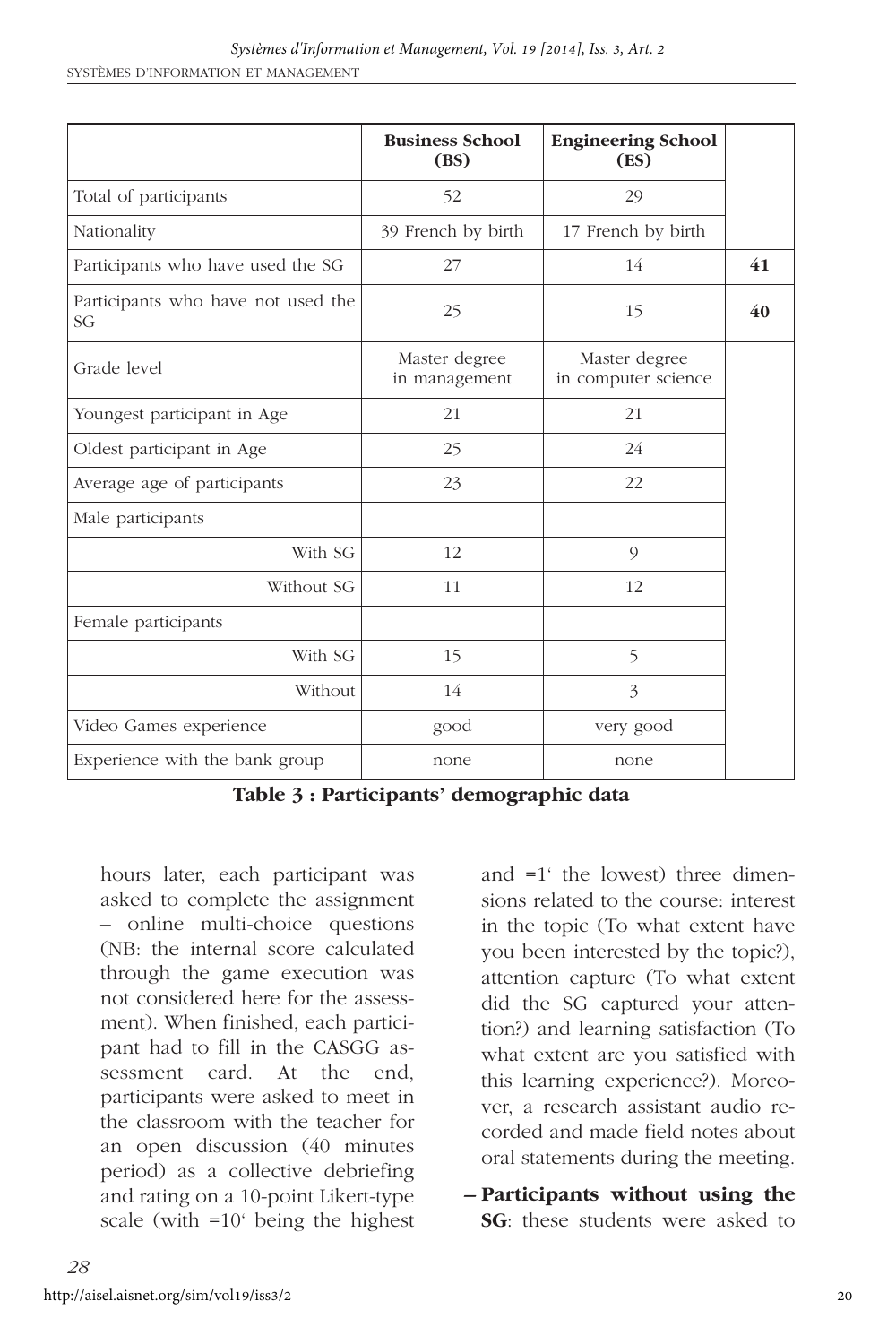| Criteria                               | Definition                                                                                                   |  |  |
|----------------------------------------|--------------------------------------------------------------------------------------------------------------|--|--|
| Interface ergonomics                   | The extent to which the player finds the SG inter-<br>face user friendly.                                    |  |  |
| Complexity                             | The extent to which the SG logic is difficult to get.                                                        |  |  |
| Playfulness/Flow                       | The extent to which the player enjoys using the<br>SG.                                                       |  |  |
| Cognitive load                         | The extent to which the SG requires concentration<br>effort.                                                 |  |  |
| Animation                              | The extent to which the player appreciates the<br>rhythm variation and man-machine interaction in<br>the SG. |  |  |
| Assistance                             | The extent to which the player feels assisted<br>through the SG use.                                         |  |  |
| Appropriateness with the learning goal | The extent to which the SG use allows achieving<br>the desired learning goal.                                |  |  |
| Usage satisfaction                     | The extent to which the player is satisfied with its<br>usage experience of the SG and content.              |  |  |
| <b>Overall rating</b>                  | The extent to which the SG pleases globally to the<br>user.                                                  |  |  |

**Table 4 : Used assessment card (third section of the CASGG questionnaire)**

complete the assignment – online multi-choice questions in the classroom. When finished, each participant was asked to rate the three above dimensions.

#### *III.1.3. Data collection and analysis*

Data collection was made right after the experiment through electronic online forms, to the students for fulfillment. The data collection and analysis were done thanks to the CASGG tool. A few open ended questions were added for getting participants' feedback on their engagement and motivation to play, curiosity and increased interest in the banking topic through gaming.

Table 5 presents the results of the data analysis related to the eight criteria of the assessment card, for all students who have used the SG (41 in total) in terms of Mean and SDs.

With regard to the three dimensions related to the course, table 6 presents the results of all the students who have used the SG (41 in total) and who have not (40 in total), in terms of Mean and Standard Deviation (SD).

The Cronbach's alpha  $(\alpha)$  for all these questions is higher than 0.7, indicating certain homogeneity in the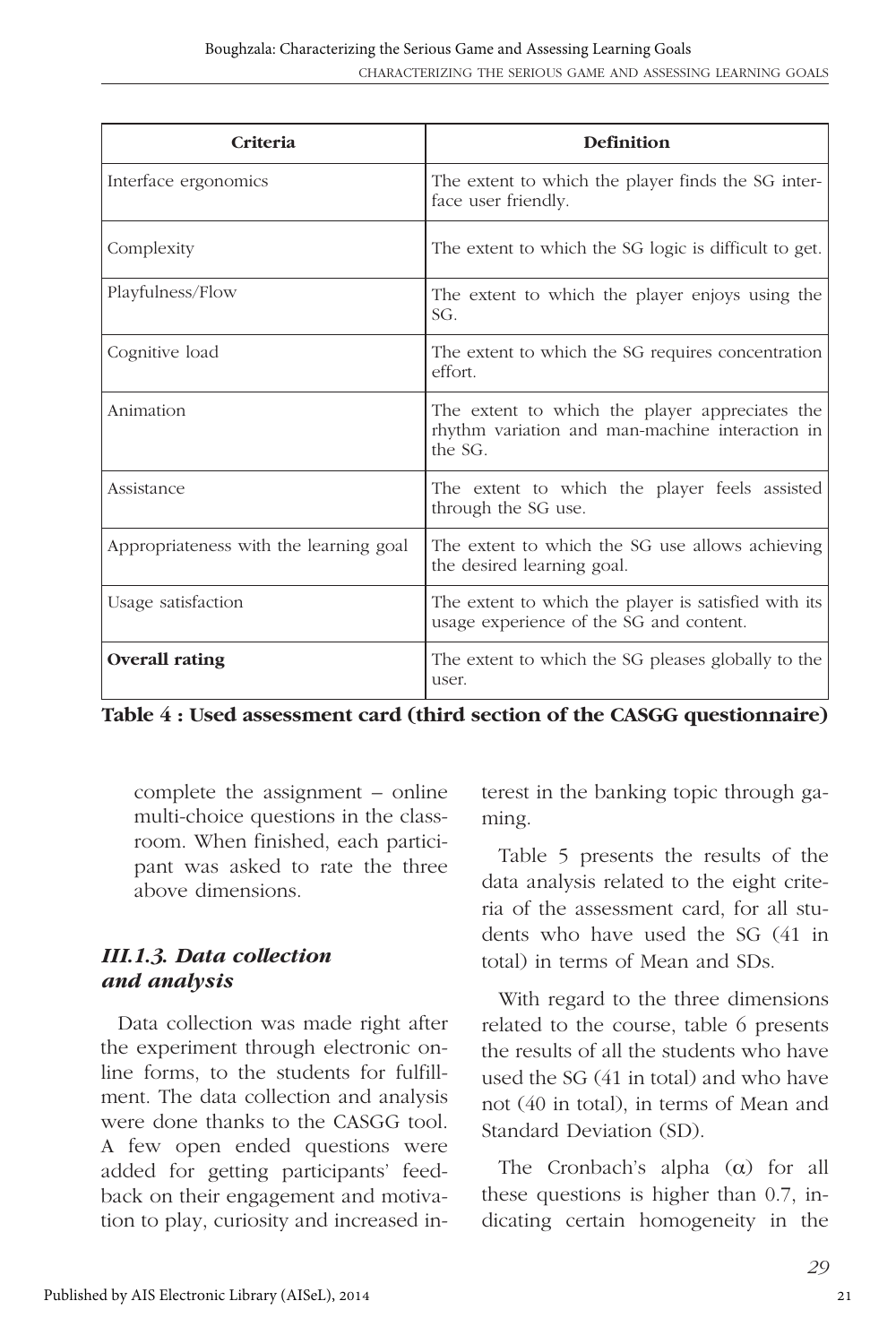| Criteria                               | <b>Mean</b> | <b>SD</b> |
|----------------------------------------|-------------|-----------|
| Interface ergonomics                   | 1.95        | 0.84      |
| Complexity                             | 3.65        | 0.50      |
| Playfulness/Flow                       | 3.45        | 0.65      |
| Cognitive load                         | 2.95        | 1.22      |
| Animation                              | 1.86        | 0.67      |
| Assistance                             | 2.56        | 1.00      |
| Appropriateness with the learning goal | 3.12        | 0.32      |
| Usage satisfaction                     | 2.87        | 0.92      |
| <b>Overall rating</b>                  | 7.28        | 1.91      |

**Table 5 : Results of all students with the SG**

|                          | Mean<br>(With SG) | <b>SD</b><br>(With SG) | Mean | SD.<br>(Without $SG$ ) $ \text{Without }SG\rangle $ |
|--------------------------|-------------------|------------------------|------|-----------------------------------------------------|
| Interest in the topic    | 3.45              | 1.12                   | 2.55 | 1.78                                                |
| <b>Attention capture</b> | 3.05              | 0.76                   | 2.66 | 1.33                                                |
| Learning satisfaction    | 3.34              | 0.42                   | 2.82 | 0.54                                                |

**Table 6 : The three dimensions related to the course**

participants' responses relative to the understanding of these statements. In terms of learning performance (knowledge acquisition), table 7 presents the average scores related to the assignment for all the students.

|                                   | <b>Average score</b> | <b>Average score</b><br>for male | <b>Average score</b><br>for female |
|-----------------------------------|----------------------|----------------------------------|------------------------------------|
| Business students (with SG)       | 87.3                 | 89.1                             | 85.5                               |
| Business students (without SG)    | 86.5                 | 85.4                             | 87.6                               |
| Engineering students (with SG)    | 91.8                 | 92.6                             | 91                                 |
| Engineering students (without SG) | 92.1                 | 92.3                             | 91.9                               |

**Table 7 : Average scores (score out of 100)**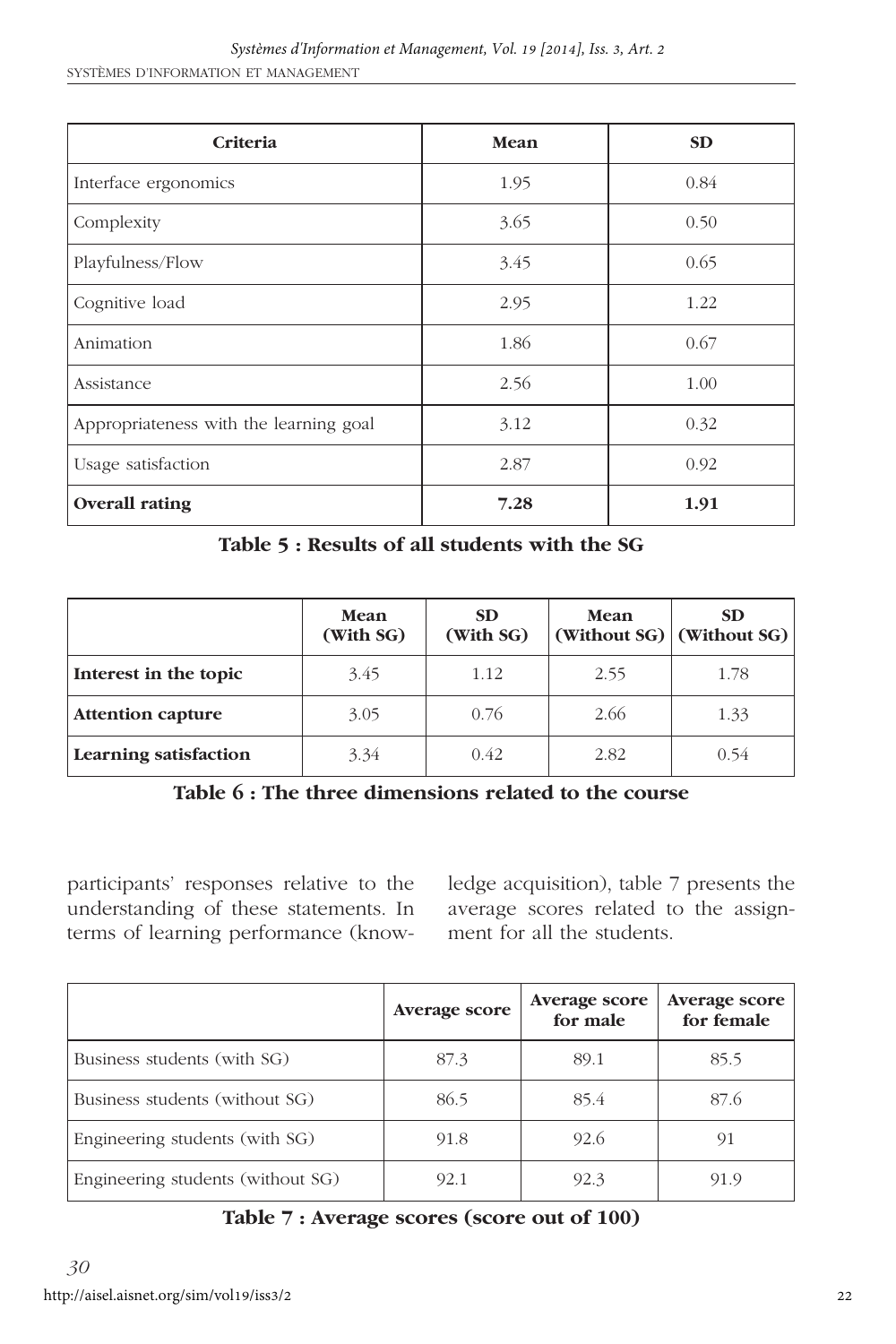#### *III.1.4. Training*

At this stage, the teacher has tested the *StarBank the Game* through training as a self-contained learning instrument/device based on the feedback of initial users (engineering students §4.3.3 and business students §4.3.5). This feedback was useful to decide on the choice of this SG according to its characteristics and the satisfaction of users with the best overall score among all tested SGs up to now.

The feedback from the first group (Business students) was also very useful to the experiment procedure. Participants made some statements on the time reserved for the testing. An extra time was suggested by most of participants. Moreover, the feedback from the second group (engineering students) was no less useful, but different. The most two important suggestions were: first, to add in the learning performance evaluation, the score of users at each stage and the average timespan required to move from one level to another; second, the assignment had to be exactly related to the SG content.

# *III.1.5. Packaging*

This stage was not executed since this was just an experiment and not related to the CASGG application. The two schools are not supposed to teach banking knowledge for a specific bank group. Having said that, this SG is used for training new bank group employees and not students.

#### **III.2. Findings**

Through the data analysis, findings showed that there is no difference in

terms of learning performance between students who have used the SG and those who have followed the theoretical course only (in terms of average scores, see Table 7). Surprisingly, the scores of engineering profile students were slightly higher even if they had less management skills. Scores for males in both groups were slightly higher than those of females, except for females from BS who did not use the SG. This could be of interest, but further investigations should be done before arriving at any conclusions.

In some cases, using the internal score of the game is not a reliable way to assess the learning performance since some students effectively had a good score with the game but a rather poor score for the assignment. Further analysis of this correlation (internal score vs. knowledge acquisition) should be carried out in future experiments.

If we try to interpret findings related to some criteria of the assessment card, we notice that for the students who have used the SG, the interface ergonomics of the SG is poor but according to students themselves, offset by the richness of game scenarios and content. The SG is judged complex and needs higher concentration. Unsurprisingly, they found the animation and assistance to be very basic. One participant commented: *"having the theoretical course before using the game was interesting in order to have a foundation in the banking field."* One can ask if having the course before or after the game has a different effect on the findings. In view of the fact that the aim is to replace the theoretical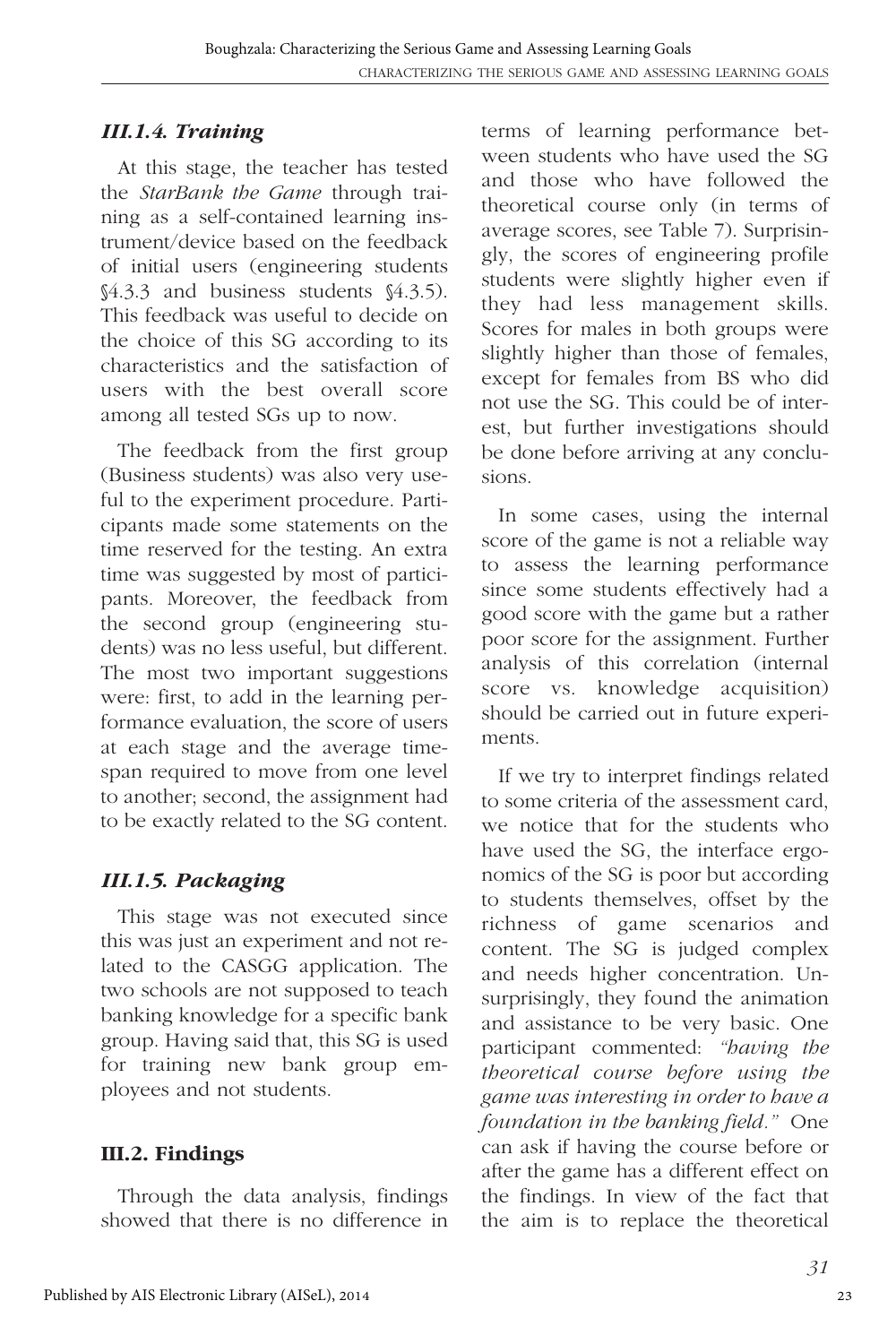knowledge with the game, a good balance is to be found in the packaging stage (§ 4.2) but this depends on the complexity of the topic.

In terms of learning satisfaction, participants who have used the SG have expressed much more motivation, enthusiasm for – and interest in learning than the others. It was not only enjoyable but comprehensibly relevant. They expressed their interest in experiencing other SG topics *"This experience took me out of routine learning methods and encourage me to get involved in the matter. I will definitively volunteer for further tests."*

According to participants, the game enhanced their attention (with regard to the flow experience and novelty of the situation), challenged their curiosity (of how they can improve their knowledge through playing – competence evolving, §2.2), and created greater interest in the theoretical knowledge related to banking and gaming (i.e. both topical and situational interests, §2.2). In fact, being immersed in the game scenario is a key factor in sustaining attention and enhancing their engagement (cognitive rather than emotional, §2.2), and motivation (intrinsic rather than extrinsic, §2.2) *"Fortunately we allowed to play the game first otherwise the theoretical course would not have interested me as much."*

This field application has also put forward another need studied in the self-determination theory, namely, the autonomy sought by the new generation (the do-it-yourself (DIY) feeling, learning by doing) *"This is the first time that I feel autonomous "utilement", as we say, in a challenged learning situa-*

*tion"*; *"This provides the student with a sense of empowerment"* and *"Apart from the fact that we were in experimental conditions (fixed time period), this learning mode could provide more flexibility to each of us where the learning goals are clear."*

#### **RESEARCH EVALUATION**

In this paper, we have followed the seven guidelines for design science evaluation as proposed by Hevner et al. (2004). These guidelines help to check to what extent the CASGG gives an effective and efficient response to the business needs. Indeed, this means that this grid, as a set of artifacts, acts not only on a technical level, as it serves as a means to characterize/classify/assess SGs basing on their features and qualities, but also it explores the complex subject-object relationship when considering the SG in its micro and macro-social environment (reallife conditions of use).

In order to produce new artifacts [CASGG structure, questionnaire, process, and tool] to be added as applicable knowledge to the knowledge base [see IS research framework in Hevner et al. (2004, p.80)], we developed a purposeful instrument and application **(guideline 1: Design as an artifact)** showing step by step how to use the grid and solve a specific problem related to the overall assessment of an SG. This managerial instrument meets a business need clearly expressed by professionals (educationalists, business managers, and the CCMP) and society in general (through the evolution of educational system and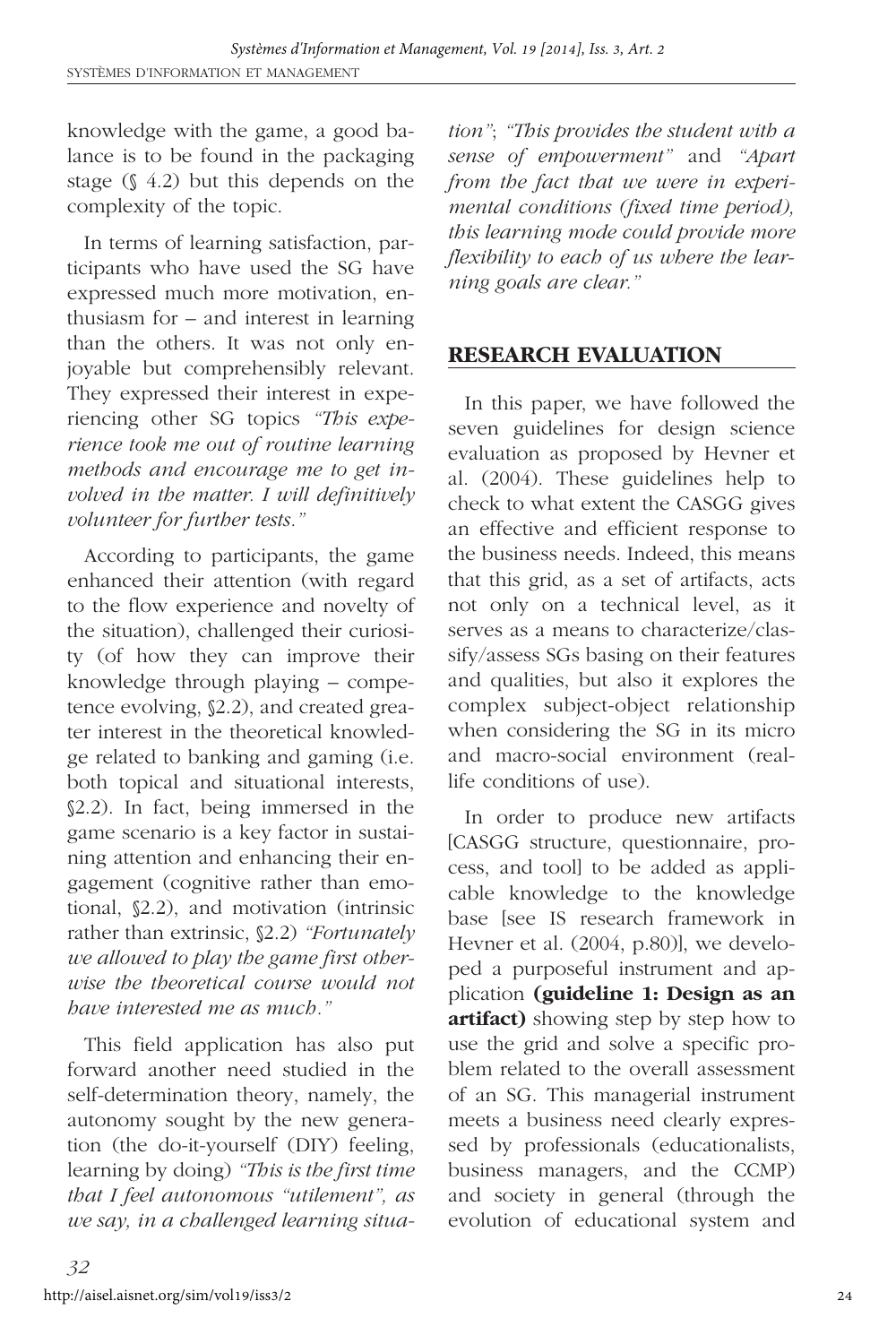means), namely: the difficulty to choose the most appropriate SG that suits with a specific learning goal **(Guideline 2: Problem Relevance)**.

The CASGG not only allows better detecting the (internal) characteristics of SG, but also evaluating their impact on user learning performance and satisfaction. 41 graduate students participated in a field application of the grid to assess its relevance and utility. Besides, an active contribution of a working group of learning experts (through an expert focus group) has been established to validate the CASGG **(Guideline 3: Design Evaluation)**.

Our literature review showed that the SGs' assessment seems to be not well studied in the existing research. Mostly two grids were developed before, but they are either very simplistic to rigorously meet the business need (a characterization / classification more than assessment), or very complicated to apply. Moreover, the involved experts have clearly highlighted the business need to create an easy to use and rigorous assessment instrument **(Guideline 4: Research Contributions)**.

Several work sessions with three different participants (business and engineering students, teachers and experts) have been conducted, thus a first version of the grid has been built. Afterwards, three versions have been proposed to improve the quality of the grid **(Guideline 5: Research Rigor)**.

In order to build the grid, we have used a combination of methods and researches including a literature review, a working group of experts, and lab and field studies **(Guideline 6: Design as a Search Process)**.

Finally, our results are and will be published in two stages **(Guideline 7: Communication of Research)**: First, the CASGG (with the application process) and training experimentation will be presented through publications to other researchers who, we hope, will consolidate and extend the grid and application, and to experts who could apply the method and provide feedback and recommendations for its future enhancement. The CCMP will communicate on it in the field, which will accelerate its diffusion and legitimacy. Second, after a further and deep study of the grid and its application in various contexts with SGs, researchers could reuse it as a background to improve it and/or develop new instruments.

# **CONCLUSION**

In this paper, we report on the building process and a field application of a new assessment instrument for SGs. It was developed in an inductive design science perspective to meet a real business need as expressed by the CCMP through the requirements of businesses and higher education institutions.

Our contribution is both theoretical and practical as we propose a grid, an application process, a supporting tool, and an empirical application. The results should be of interest to academic researchers and learning practitioners interested in the use of SGs in their educational programs. The research contributes to SGs literature, theory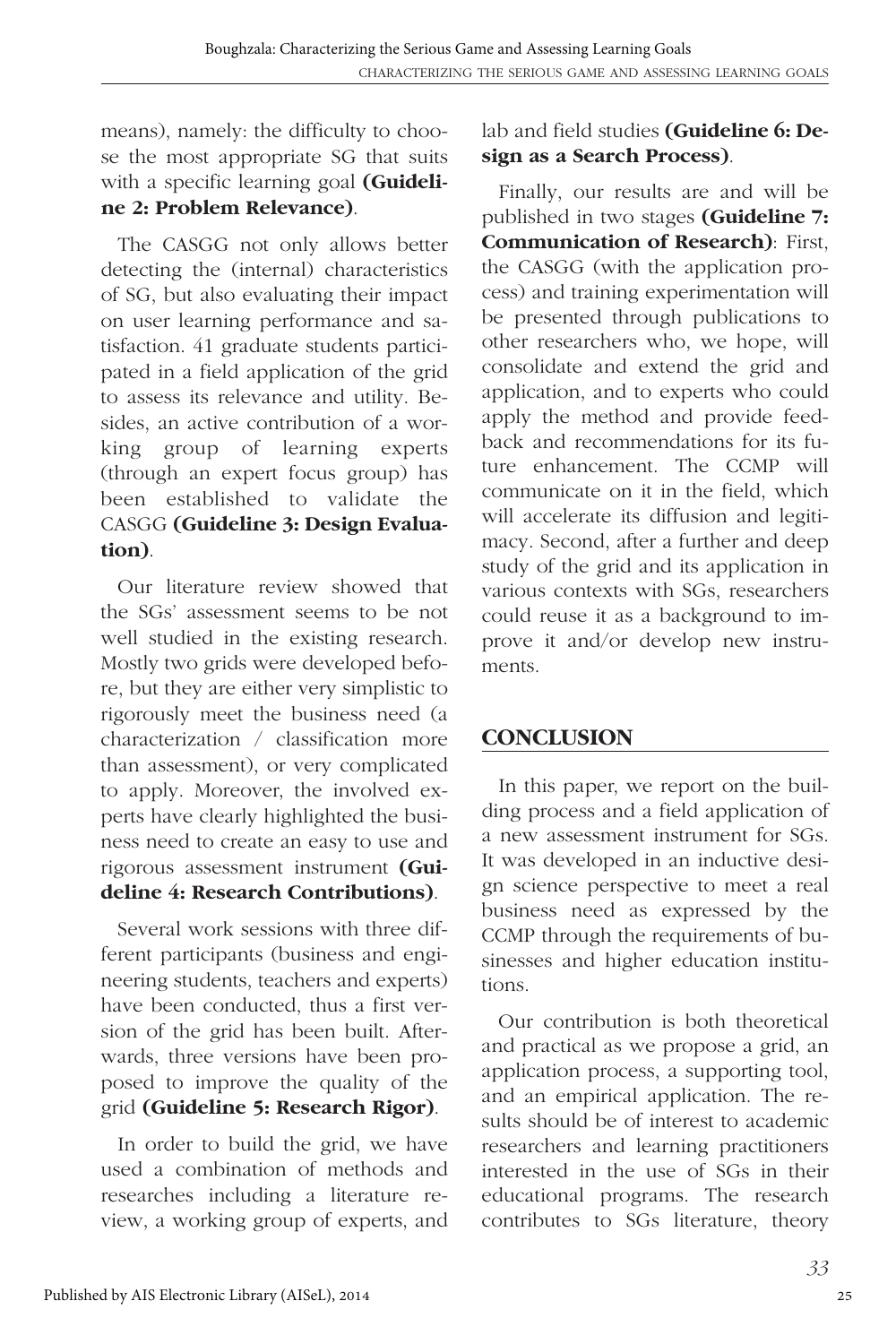and practice through the building of CASGG artifacts that provide evidence of proof of value and proof of use in the field.

Nevertheless, there are limitations related to this work in order to complete the design science evaluation framework. Firstly, our empirical evidence is based on only a single field application with students. Future applications should be done by other teachers and professional trainers. The CASGG process has not been completed since only four of the five stages have been executed (as mentioned above, the fifth stage does not apply to CASGG), and the correlation between internal game score and knowledge acquisition remains an issue. Further field studies have to be executed to expand the evaluation of CASGG artifacts and to further enhance its current version (e.g. CASGG tool features, criteria weighting, etc). Particular care will have to be taken to ensure that CASGG can determine conditions of the training provided with SG and offer recommendations to educationalists. Secondly, with regard to the second research question (addressed in this paper is not answered yet), the CASGG cannot currently be used to determine which SG is more suitable for a given learning goal. However, it provides a first step and many insights into this direction.

In this sense, future research efforts will include several perspectives. With reference to Kolb's (1984) cycle of learning by doing experience (§2.2), we have tackled only the two first steps (Concrete experience with the game execution and Reflective observation with the collective debriefing). Abstract observation and Active experimentation should be explored later with other applications through longitudinal studies. Regarding Kirkpatrick's (1994) four-level evaluation model, we have investigated in this application only the two first levels (learning satisfaction and learning performance). Level 3 (individual capabilities), level 4 (organizational outcomes) and the proposed added level (ROI) should be explored later as well. This means that CASGG should be applied in business contexts to assess knowledge transferability (from learning to behavior knowing-doing gap and further from game situation to real situation) and organizational impacts and outcomes. The type of knowledge (skills) should be important here. Other factors should be also considered such as age, gender, and culture.

Furthermore, another interesting perspective related to SG adoption and its continuance use (beyond the first impression and discovery effect related to the novelty of the situation) could be considered in this research area. Indeed, learning is influenced by individual attributes, which interact in the learning process with an instructional activity in a specific learning environment. Learning Styles (LSs) have been considered as a key attributes in learning and the research community has some findings about their influence. LSs denote the set of preferences that students have for perceiving, assimilating, and interpreting or processing incoming information (Kolb 1984; Felder and Silverman 1988). Collinson (2000) describes LS as a combination of cognitive, affective, and physiological factors. In their Index of Learning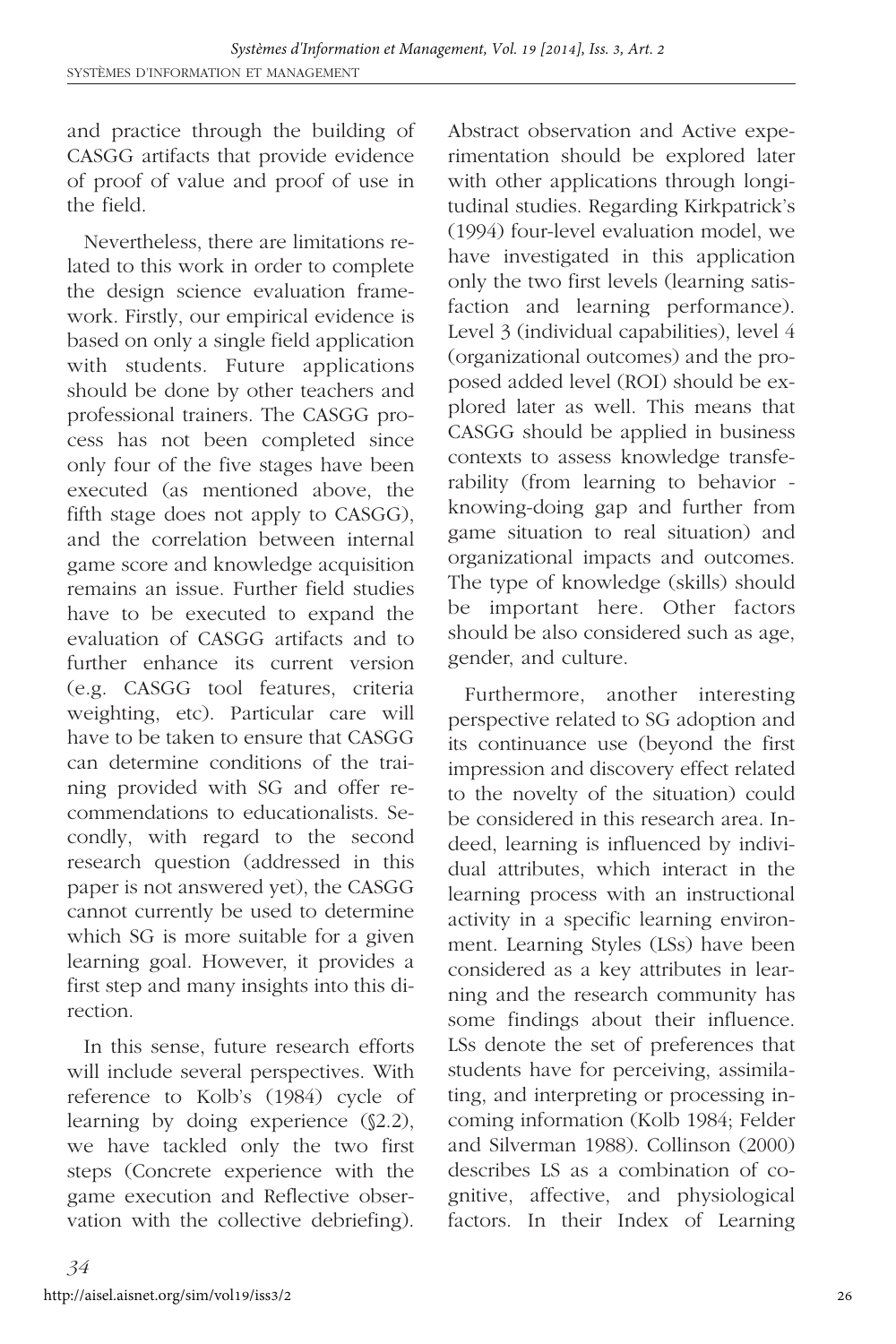Styles (ILS), Felder and Silverman (1996) have identified four dimensions: active-reflexive, sensitive-intuitive, visual-verbal and sequential-global. With regard to SGs, one important question could be asked: to which extent the adoption of SGs is influenced by everyone's LS? Findings would demonstrate if LS influence will be good predictor for SG adoption and effective use.

#### **ACKNOWLEDGMENTS**

The author would like to thank the *Centrale de Cas et Médias Pédagogiques* (CCMP) for supporting this research and all professionals, students and teachers for their involvement in the building and evaluation of the CASGG; and at the same time, Gregory Rosenstock for his valuable feedback.

# **RÉFÉRENCES**

- Abt, C. (1970). *Serious Games*, New York: The Viking Press.
- Agarwal, R. and Karahanna, E. (2000). Time flies when you're having fun: Cognitive absorption and beliefs about information technology usage, *MIS Quarterly*, 24, 4, 665-694.
- Alexander, P. A., Jetton, T. (2000). "Learning from text: A multidimensional and developmental perspective." In: Kamil, M. L. Mosenthal, P. B., Pearson, P. D., Barr, R. (eds.), Handbook of reading research, Vol. 3, pp. 285-310. Mahwah, NJ: Erlbaum.
- Alvarrez J. (2007). *Du jeu vidéo au Serious Game : Approches culturelle, pragmatique et formelle*, Thèse de doctorat, Université de Toulouse.
- Bandura, A. (1986). Social Foundations of Thought and Action: A Social Cognitive Theory, NJ: Prentice-Hall: Englewood Cliffs.
- Bhattacherjee, A. (2001). Understanding Information Systems Continuance: an Expectation-Confirmation Model. *MIS Quarterly*, 25(3), 351–370.
- Boughzala I., Bououd I., Michel H. (2013). Characterization and Evaluation of Serious Games: A perspective of their use in higher education, *Proceedings of the 46th Hawaii International Conference on System Sciences (HICSS 46)*, IEEE Computer Society, January 7-10, 2013, Maui, USA.
- Briggs, R. O., Vreede, G. J., de, Nunamaker, Jr., J. F. (2003). Collaboration Engineering with ThinkLets to Pursue Sustained Success with Group Support Systems. *Journal of Management Information Systems*, 19, 31-64.
- Choi, D. H., Kim, J. and Kim, S. H. (2007). ERP training with a Web-based electronic learning system: The flow theory perspective, *International Journal of Human-Computer Studies*, 65, 223-243.
- Collinson, E. 2000. "A Survey of Elementary Students' Learning Style Preferences and Academic Success," *Contemporary Education* (71:4), p. 42.
- Csikszentmihalyi, M. (1975). Play and intrinsic rewards, Journal of Humanistic Psychology, 15, 3, 41-63.
- Csikszentmihalyi, M. (1990). *Flow: The psychology of optimal experience*, Harper & Row, Publishers, New York.
- Davis, F., (1989), Perceived usefulness, perceived ease of use and user acceptance of information technology, MIS Quarterly, Vol. 13, N° 3, September, pp. 318-340.
- Deci, E. L., Ryan, R. M. (1985). The general causality orientations scale: Self-determi-

27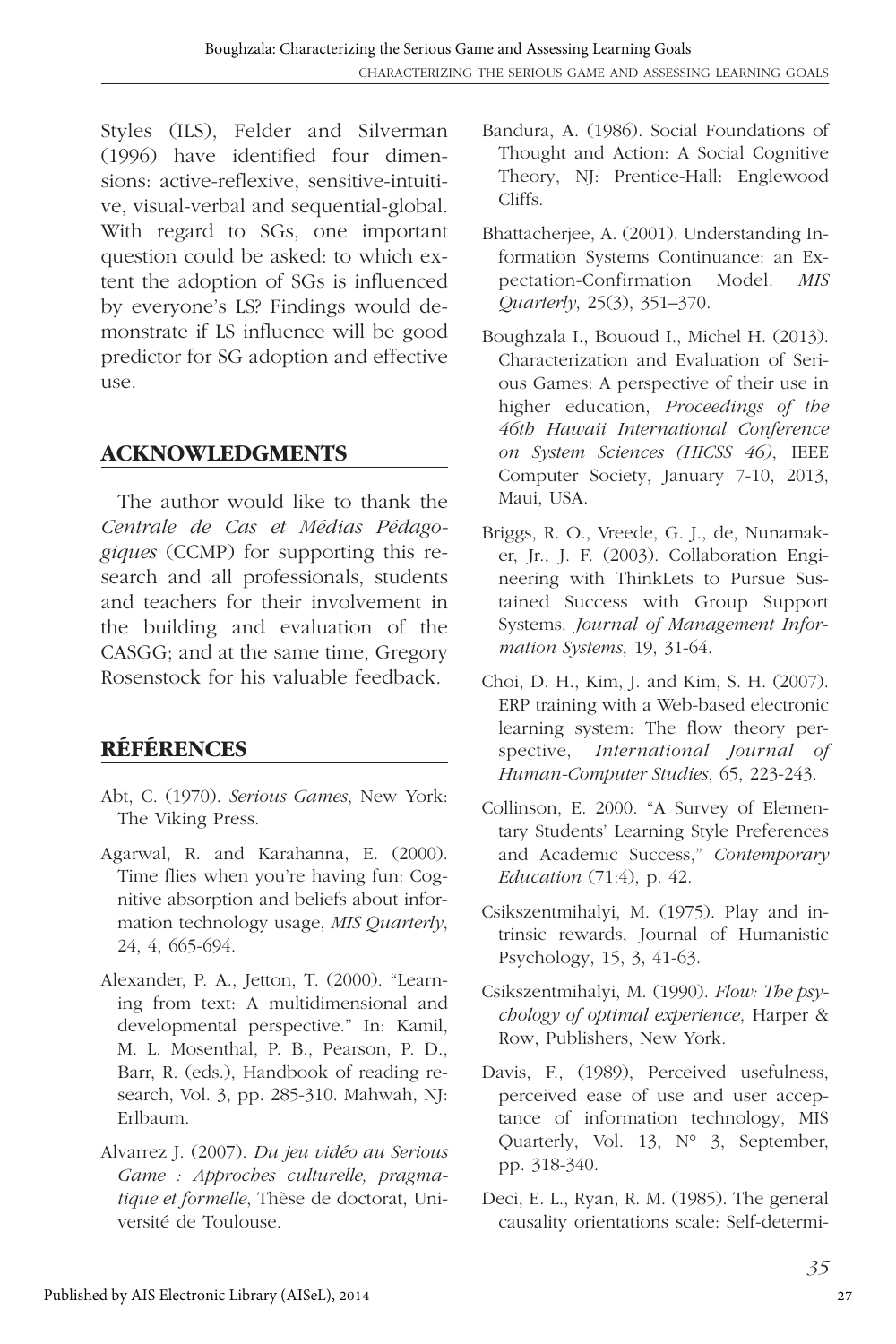nation in personality. *Journal of Research in Personality*, 19, 109–134.

- Djaouti, D. J. A., Jessel J. P. (2011). Classifying Serious Games: The G/P/S Model, Patrick Felicia (ed), "*Handbook of Research on Improving Learning and Motivation through Educational Games: Multidisciplinary Approaches*", IGI Global.
- Ellis, H., Heppel, S., Kirriemuir, J., Krotoski, A., McFarlane, A. (2006). "Unlimited Learning: Computer and Video Games in the Learning Landscape." Accessed March, 2014, from http://www.org.id.tue.nl/ IFIP-TC14/documents/ELSPA-report-2006.pdf
- Felder R. M., Silverman, L. K. and Solomon, B. A. (1996). "Index of learning styles (ILS)," Available on line: http://www.ncsu.edu/felderpublic/ILSpage.html.
- Felder, R., and Silverman, L. 1988. "Learning styles and teaching styles in engineering education," *Engineering Education* (78:7), pp. 674–681.
- Flowerday, T., Schraw, G., Stevens, J. (2004). The role of choice and interest in reader engagement. Journal of Experimental Education, 72, 93–114.
- Gee, J. P. (2007). "Are video games good for learning?" *Curriculum Leadership* 5(1).
- Hevner, A., March, S., Park, J., and Ram, S (2004). "Design Science in Information Systems Research." *MIS Quarterly* 28(1): 75-105.
- Hidi, S., Baird, W. (1986). Interestingness-A neglected variable in discourse processing. *Cognitive Science*, 10, 179-194.
- Holbrook, M. B., & Hirschman, E. C. (1982). The experiential aspects of consumption: consumer fantasies, feelings, and fun. *Journal of consumer research*, 132–140.
- Kebritchi, M., Hirumi, A. & Bai, H., (2010). "The effects of modern mathematics computer games on mathematics achievement and class motivation", *Computers & education* 55(2): 427-443.
- Kintsch,W. (1980). Learning from text, levels of comprehension: Why anyone would read a story anyway. *Poetics*, 9, 87–89.
- Kirkpatrick, D.L. (1994). *Evaluating Training Programs: The Four Levels*. San Francisco, CA: Berrett-Koehler
- Kolb, D. (1984). *Experiential Learning: experience as the source of learning and development*, NJ: Prentice Hall: Englewood Cliffs.
- Koufaris, M. (2002). Applying the technology acceptance model and flow theory to online consumer behavior, Information Systems Research, 13, 2, 205-223.
- Krapp, A., Hidi, S. Renninger K. A. (1992). Interest, learning, and development. In: Renninger, K. A., Hidi, S., Krapp, A. (eds.), *The role of interest in learning and development*, pp. 3- 25, Hillsdale, NJ: Erlbaum.
- March, S. T. and Smith, G. (1995). Design and Natural Science Research on Information Technology, *DecisionSupport Systems* (15:4), December 1995, pp. 251- 266.
- Michel H., Kreziak D., Héraud J-M., (2010). Evaluation de la performance des Serious Games, pour l'apprentissage : Analyse du transfert de comportement des éleveurs virtuels de Vacheland, *Système d'Information Management* 14(4).
- Mitchell, A., Savill-Smith, C. (2004). "The Use of Computer and Video Games for Learning: A Review of the Literature." Accessed March, 2014, from http://dera.ioe.ac.uk/5270/1/041529.pdf
- Mitchell, T. R. (1982). Motivation: New directions for theory. *Academy of Management Review*, 7, 80–88.